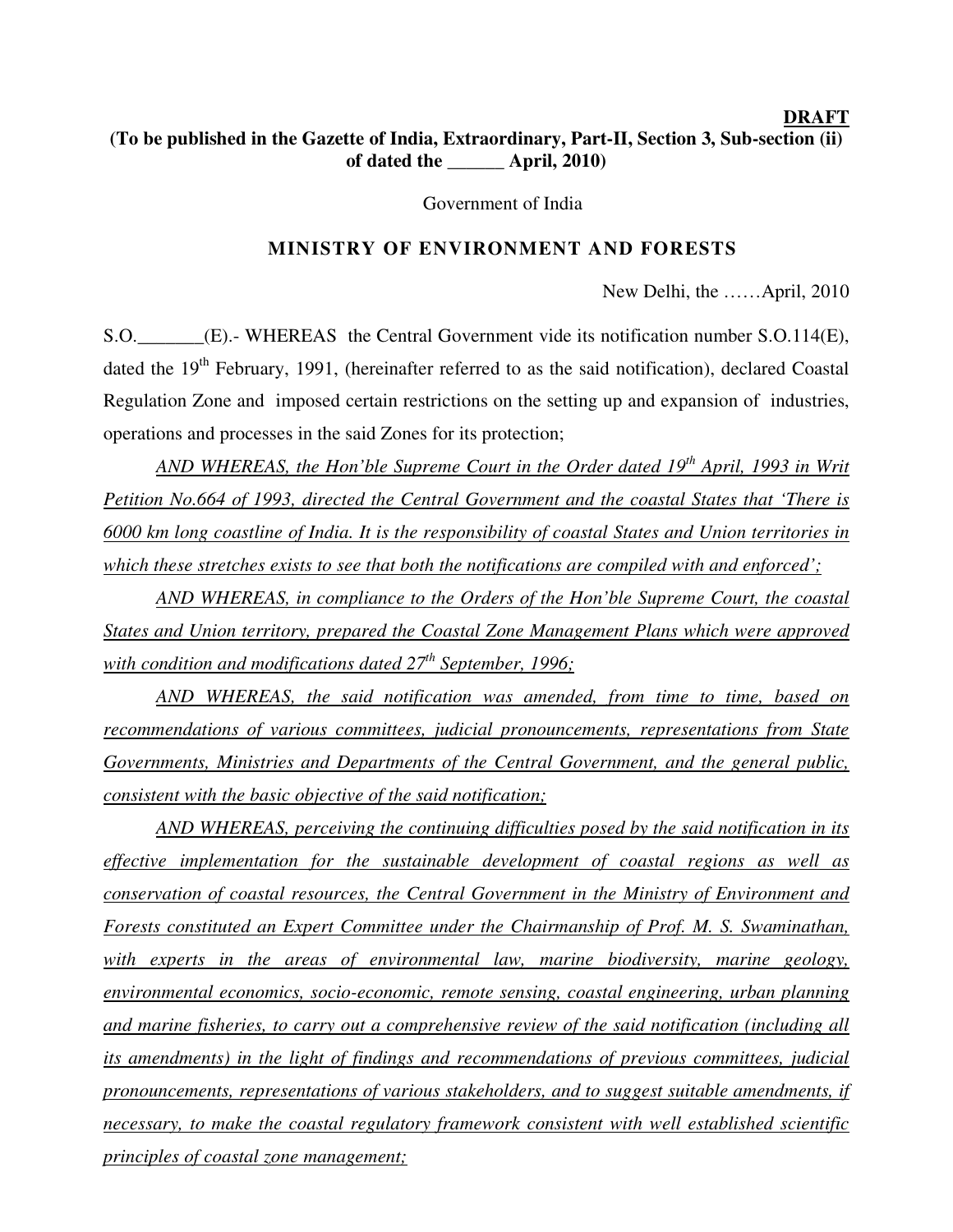*AND WHEREAS, the above referred Expert Committee had submitted its report to the Central Government in the Ministry of Environment and Forests on 14th February, 2005 containing specific recommendations to build on the strengths of existing regulations and institutional structures and fill gaps for conservation and improving the management of the coastal resources by enhancing the living and non-living resources of the coastal zone; by ensuring protection to coastal populations and structures from risk of inundation from extreme weather and geological events; and by ensuring that the livelihood security of populations living in islands are strengthened;*

 *AND WHEREAS, the Central Government in the Ministry of Environment and Forests issued a draft notification on the*  $22^{nd}$  *July, 2008 vide number S.O.1761(E) under sub-section (1) and clause (v) of sub-section (2) of section 3 of the Environment (Protection) Act, 1986 (29 of 1986) inviting suggestions and objections from the public likely to be affected thereby;*

 *AND WHEREAS, the Central Government in the Ministry of Environment and Forests (MoEF) received large number of suggestions and objections on the draft notification which were examined by an Expert Committee constituted under the Chairmanship of Prof. M. S. Swaminathan;*

 *AND WHEREAS, the Expert Committee under the Chairmanship of Prof. M. S. <u>Swaminathan after detailed examination of the comments received on the draft Coastal*</u> *Management Zone Notification, 2008 and consultations with the stakeholders submitted the Report titled Final Frontier" on the 16th July, 2009. This Report recommended to led the draft Coastal Management Zone Notification, 2008 lapse and to strengthen the CRZ Notification, 1991. The Ministry of Environment and Forests accepted the recommendations of this Report and led the draft CMZ Notification, 2008 lapse;*

 *AND WHEREAS, the Expert Committee further noted that, the Indian coast is doubly vulnerable today. On one hand, it is facing unprecedented pressures because of industrial and urban development; on the other, it will be threatened by climate change-related devastation – from growing intensities of cyclonic storms to sea surges and eventual sea level rise. All this requires increased attention and vigilance for the protection of the coasts and the people who live there. It is also clear that coastal areas are the habitats of fishing communities. These communities are in double danger as well – ironically, from conservation on one hand and development on the other. Future policies for coastal area management must reverse these trends and find approaches to conserve and protect vulnerable ecosystems and secure the livelihoods*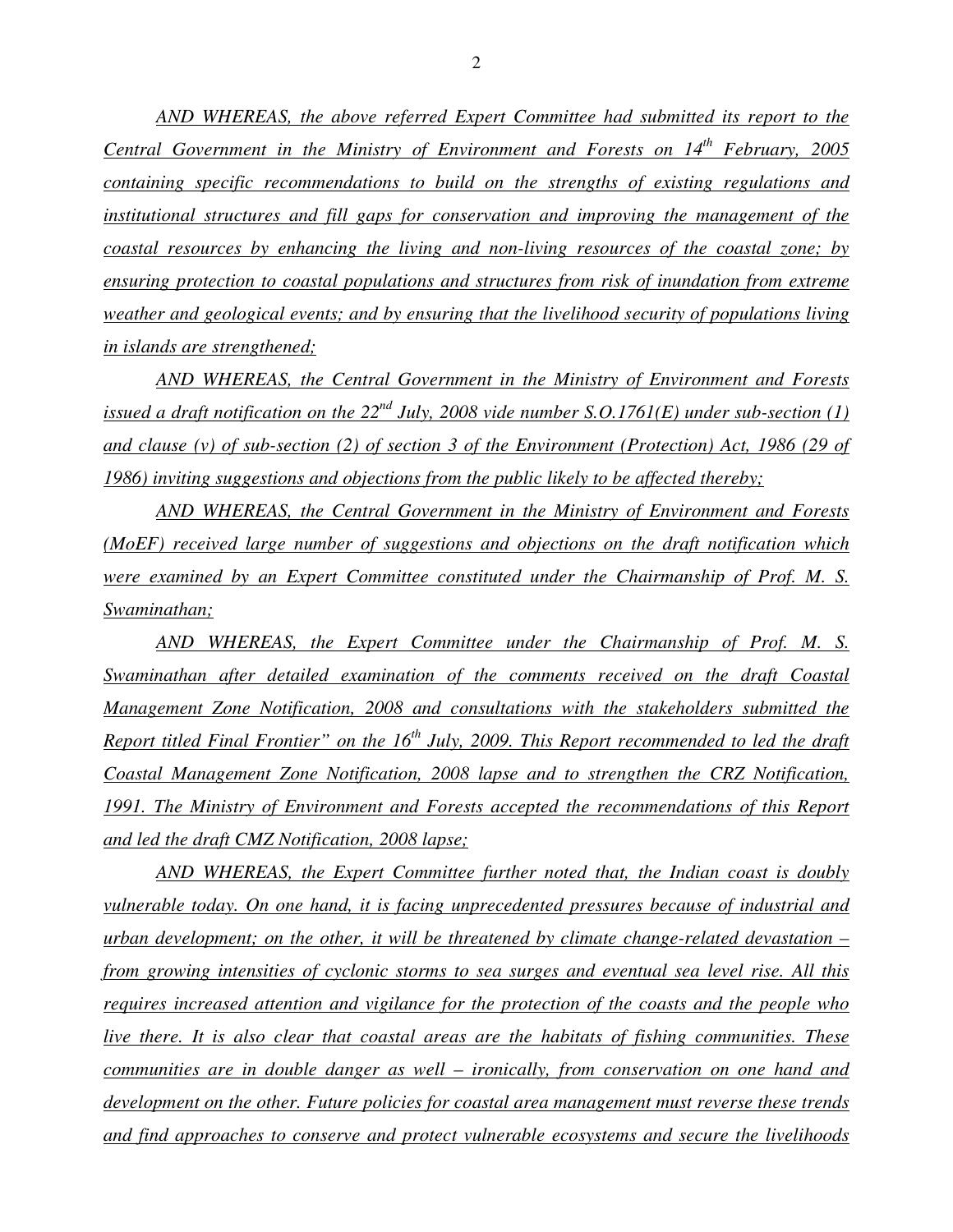*and habitats of its people. This is the challenge. Further, the Committee made several recommendations for strengthening the coastal zone management approach in the country;* 

 *AND WHEREAS, the Central Government, after carefully considering the above said report and all the recommendations undertook consultations with the fishermen communities, local communities and NGOs from August, 2009-March, 2010. These consultations were organized by Centre of Environmental Education, who submitted the Report of the consultation process in 25th March, 2010;*

 *AND WHEREAS, the Central Governmmet after taking into accent the Report of Prof. M.S. Swaminathan and the report submitted by CEE regarding special consideration to be given to some of the areas in the coastal region in-view of the demographic pressure, geographical and ecological uniqueness.* 

 *AND WHEREAS, the Central Government, taking into account the outcome of the above consultation process and the recommendations made by Prof. M. S. Swaminathan Committee report dated 16th July, 2009, proposes to make the following proposal under sub-section (1) and clause (v) of sub section (2) of section 3 of the Environment (Protection) Act, 1986 (29 of 1986), read with sub-rule (3) of rule 5 of the Environment (Protection) Rules, 1986 and in supersession of the notification of the Government of India in the Ministry of Environment and Forests, number S.O.114(E), dated the 19th February, 1991, in so for as it relate to the conservation and protection of the coastal stretches of the country, in supersession of the Coastal Regulation Zone Notification, 1991, S.O.No.114(E), dated 19.2.1991, except as respects things done or omitted to be done before such supersession, and the same is published for the information of the public likely to be affected thereby; and notice is hereby given that the said draft proposal shall be taken into consideration by the Central Government on and after the expiry of a period of sixty days from the date of publication of the this notification in the Official Gazette;*

 *AND WHEREAS, any person interested in making any objections or suggestions on the draft proposal may forward the same in writing within the period so specified to the Secretary, Ministry of Environment and Forests, Paryavaran Bhawan, CGO Complex, Lodhi Road, New Delhi – 110003, or at e-mail address: secy@menf.nic.in.* 

#### **DRAFT PROPOSAL**

#### **Coastal Regulation Zone (CRZ), 2010**

*In exercise of the powers conferred by sub-section (1) and clause (v) of sub-section (2) of section 3 of the Environment (Protection) Act, 1986 (29 of 1986), the Central Government, with a view of providing livelihood security to the local communities, promote conservation and*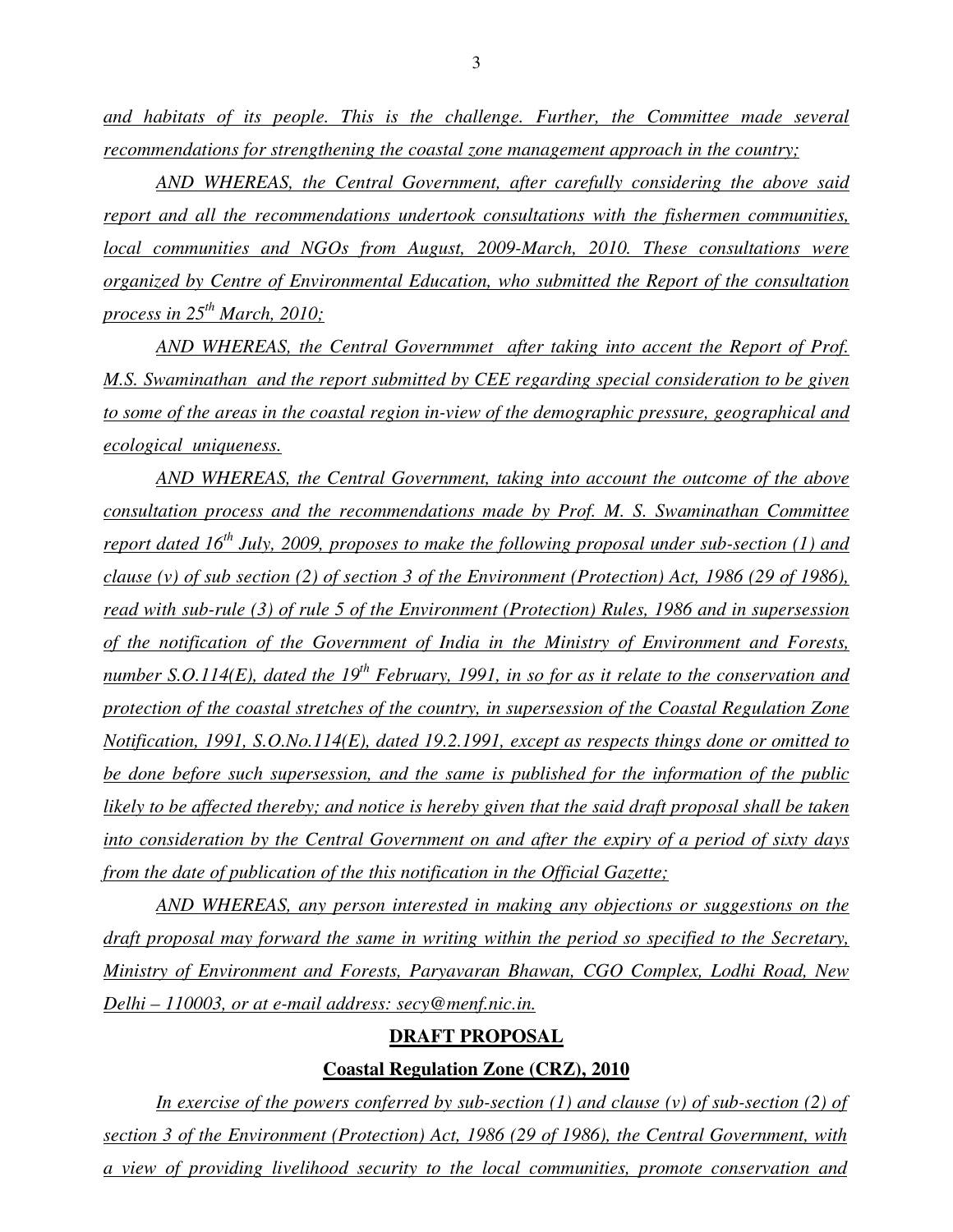*protection of coastal stretches, its unique environment and its marine area and to promote development through sustainable manner based on scientific principles taking into account the dangers of natural hazards in the coastal areas, sea level rise due to global warming, hereby, declare the coastal stretches of the country and the water area upto territorial water limit except the islands of Andaman and Nicobar and Lakshadweep and they marine areas surrounding these islands upto its territorial limit as Coastal Regulation Zone(CRZ) and restricts the areas from the setting up and expansion of any industry, operations or processes and manufacture or handling or storage or disposal of hazardous substances as specified in the Hazardous Substances (Handling, Management and Transboundary Movement) Rules, 2009.*

 Now therefore in exercise of powers conferred by clause (d) of sub rule (3) of Rule 5 of Environment (Protection ) Rules ,1986 and all powers vesting in its behalf,-

- 2. The Central Government hereby declares the following areas as CRZ and imposes with effect from the date of this Notification the following restrictions on the setting up and expansion of industries, operations or processes etc., in the said CRZ:-
	- *(i) The land area from High Tide Line (HTL) to 500mts on the landward side along the sea front.*
	- *(ii) CRZ shall apply to the land area between HTL to 100 mts on the landward side along the tidal influenced water bodies that are connected to the sea. Tidal influenced water bodies means the water bodies influenced by tidal effects from sea. The distance upto which development along such tidal influenced water bodies is to be regulated shall be governed by the distance upto which the tidal effects are experienced which shall be determined based on salinity concentration of 5 parts per thousand (ppt) measured during the driest period of the year and distance upto which tidal effects are experienced shall be clearly identified and demarcated accordingly in the Coastal Zone Management Plans (CZMPs).*

*[Tidal influenced water bodies means, seas, bays, estuaries, creeks, backwaters, lagoons etc.]* 

*(iii) The land area falling between the hazard line and 500mts from HTL on the landward side. Hazard line means the line demarcated by Ministry of Environment and Forests (MoEF) through Survey of India (SoI) taking into account tides, waves and sea level rise and shoreline changes.*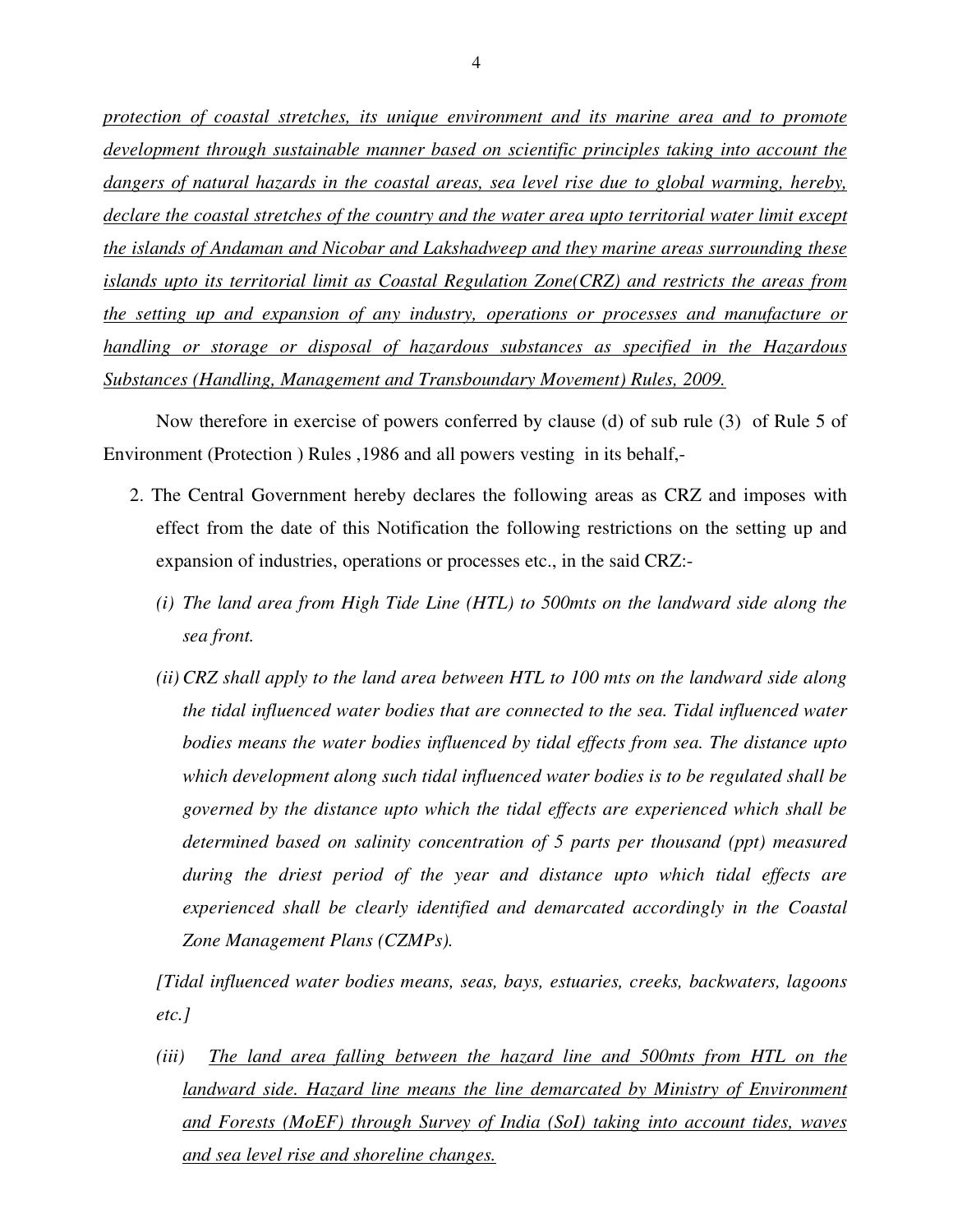- *(iv) Land area between HTL and Low Tide Line (LTL) which will be termed as the intertidal zone.*
- *(v) The water area between the LTL to the territorial water limit (12 Nm) in case of sea and the water area between LTL to LTL in case of tidal influenced water bodies.*
- 2.1 For the purposes of this notification, the HTL means the line on the land upto which the highest water line reaches during the spring tide. The HTL shall be demarcated uniformly in all parts of the country by the demarcating authority or authorities so authorized by the Central Government in accordance with the general guidelines issued at Annexure-I.
- 3. Prohibited Activities within CRZ:-
- 3.1 The following are declared as prohibited activities within the CRZ:-
	- (i) Setting up of new industries and expansion of existing industries except,
		- a) those directly related to water front or directly needing foreshore facilities;
		- b) projects of Department of Atomic Energy;
		- c) non-polluting industries in the field of Information Technology and other service industries in the CRZ of Special Economic Zone (SEZ);
		- d) facilities for generating power by non-conventional energy sources and setting up of desalination plants in the areas not classified as CRZ-I(i);
		- e) development of green field Airport at Navi Mumbai shall be undertaken subject to detailed scientific study for incorporating adequate environmental safeguard measures required for neutralizing damage to coastal environment as may be appropriate to the Navi Mumbai region.
	- (ii) Manufacture or handling oil storage or disposal of hazardous substance as specified in the notification of MoEF, No.  $S. O.594$  (E) dated  $28<sup>th</sup>$  July 1989,  $S. O. No.966$  (E), dated 27.11.1989 and GSR 1037 (E) dated  $5<sup>th</sup>$  December , 1989 except,-
		- (a) transfer of hazardous substances from ships to ports, terminals and refineries and vice versa;
		- (b) facilities for receipt and storage of petroleum products and liquefied natural gas as specified in Annexure-II appended to this notification and facilities for regasification of Liquefied Natural Gas (LNG) in the areas not classified as CRZ-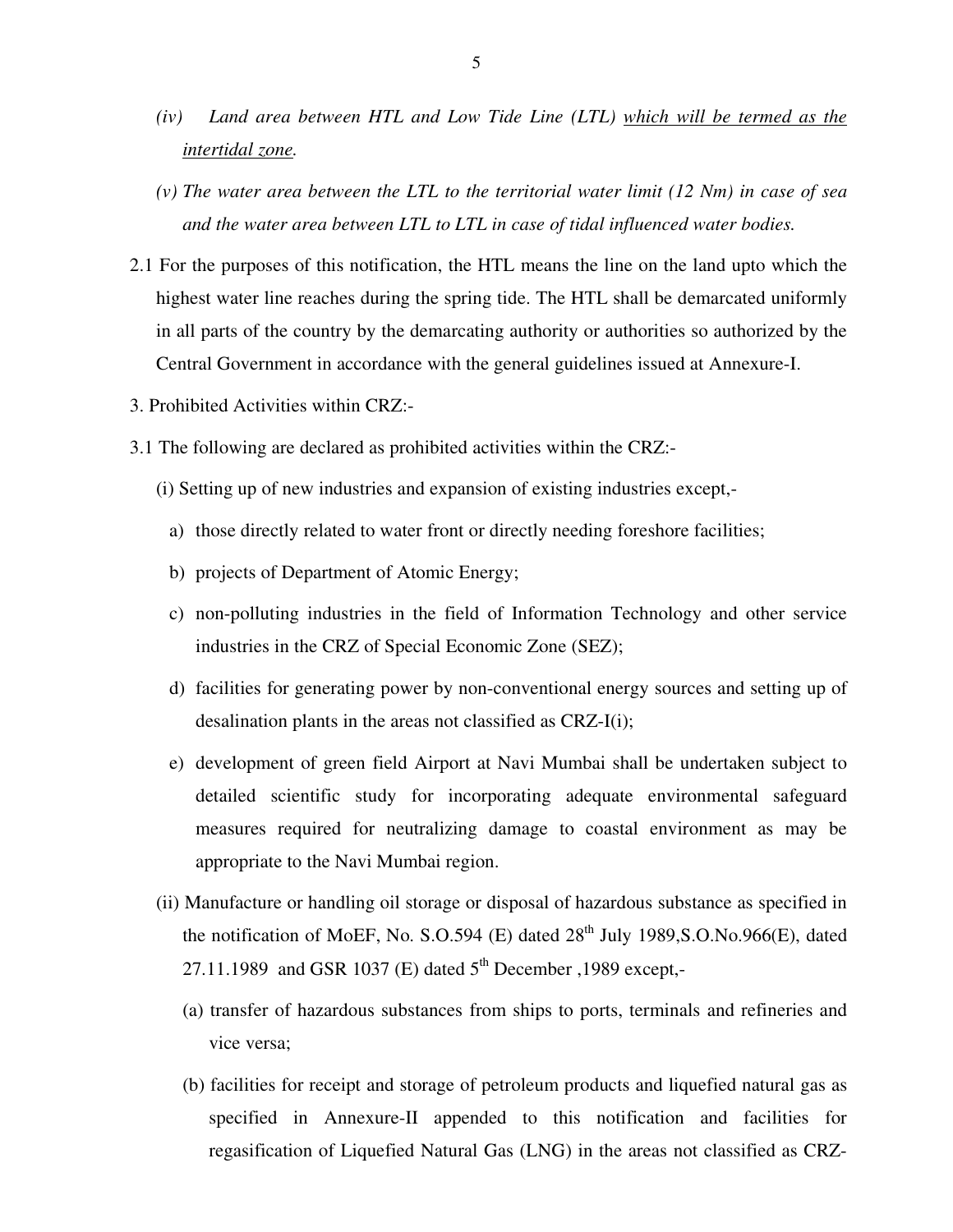I(i) subject to implementation of safety regulations including guidelines issued by Oil Industry Safety Directorate in the Ministry of Petroleum and Natural Gas and guidelines issued by MoEF and subject to further terms and conditions for implementation of ameliorative and restorative measures in relation to environment as may be stipulated by Government of India in MoEF;

 Provided that facilities for receipt and storage of fertilizers and raw materials required for manufacture of fertilizers like ammonia, phosphoric acid, sulphur, sulphuric acid, nitric acid etc., shall be permitted within the said zone in the areas not classified as CRZ-I(i).

- (iii) Setting up and expansion of fish processing units including warehousing (excluding hatchery and natural fish drying in permitted areas); provided that the existing fish processing units for modernization purposes may utilize 25% additional plinth area required for additional equipment and pollution control measures only subject to existing Floor Space Index/Floor Area Ratio norms and subject to the condition that additional plinth area shall not be towards seaward side of existing unit and also subject to approval of State Pollution Control Board (SPCB) or Pollution Control Committee (PCC);
- (iv) Setting up and expansion of units or mechanism for disposal of wastes and effluents except facilities required for,-
	- (a) discharging treated effluents into the water course with approval under Water (Prevention and Control of Pollution) Act, 1974 (6 of 1974);
	- (b) storm water drains;
	- (c) treatment of waste and effluents arising from hotels and beach resorts located in CRZ areas other than CRZ-I and disposal of treated wastes and effluents;
- (v) Discharge of untreated waste and effluents from industries, cities or towns and other human settlements, schemes shall be implemented by the concerned authorities for phasing out existing practices, if any, within a time period not exceeding *two years from the date of this notification*.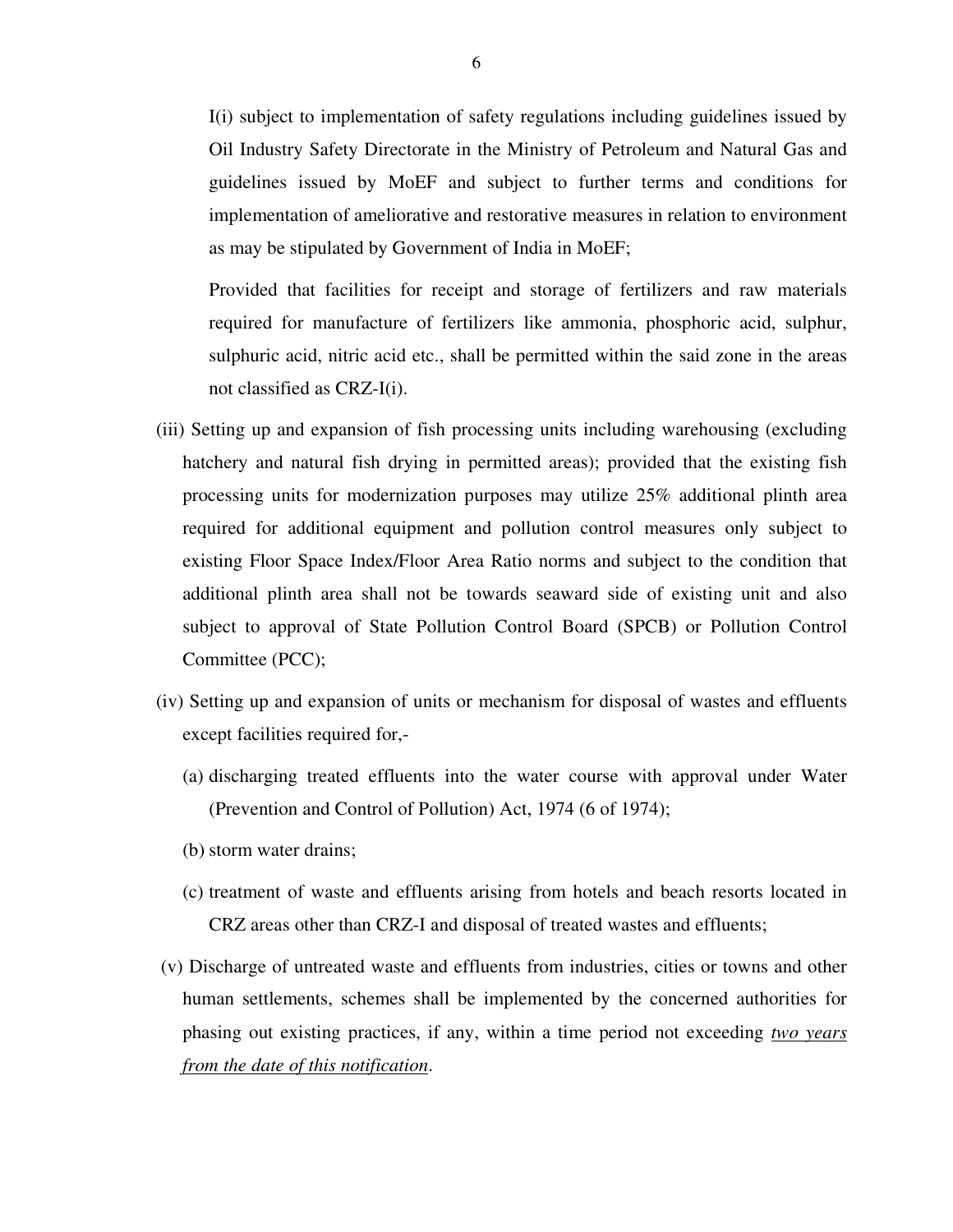(vi) Dumping of city or town waste, *industrial solid waste, fly ash* for the purpose of land filling or otherwise; any existing practice, if any, shall be phased out within a period of *one year from date of this notification*.

*The State and Union territory (UT) Governments shall prepare an Action Plan for items 3(v) and 3(vi) above and allocate adequate budget to deal with pollution of coastal areas and waters in a time bound manner. An action in this regard shall be submitted to MoEF within six months from date of issue of this notification for approval. Thereafter, their Action Plans shall be implemented by the State/UT Government in a time bound manner. MoEF/Central Pollution Control Board (CPCB) shall monitor the implementation of the Action Plan.* 

- (viii) Dumping of ash or any other waste from the thermal power stations or *from other industrial units*.
- (ix) Land reclamation, bunding or disturbing the natural course of seawater except those,-
	- (a) required for construction of modernization or expansion of *foreshore facilities* like ports, harbours, jetties, wharves, quays, slipways, bridges, sealinks, *roads on stilts* and for other facilities that are essential for activities permissible under the notification;
	- (b) measures for control of erosion, *based on scientific studies including EIA studies*
	- (c) maintenance or clearing of waterways, channels and ports, *based on scientific studies including EIA studies;*
	- (d) measures to prevent sand bars, installation of tidal regulators, laying of storm water drains or for structures for prevention of salinity ingress and *freshwater* recharge based on scientific studies including EIA studies carried out by reputed national *agencies*

*MoEF through reputed scientific institution shall undertake a study to determine the coastal stretch that are undergoing shoreline changes, and classify such coastal stretches as 'high eroding sites', 'medium eroding sites' and 'low or stable sites'. MoEF with State Authorities/Government Departments and scientific institutions shall identify the causes of such shoreline changes and take necessary measures to minimize such erosion within a stipulated period of time not exceeding two years from the date*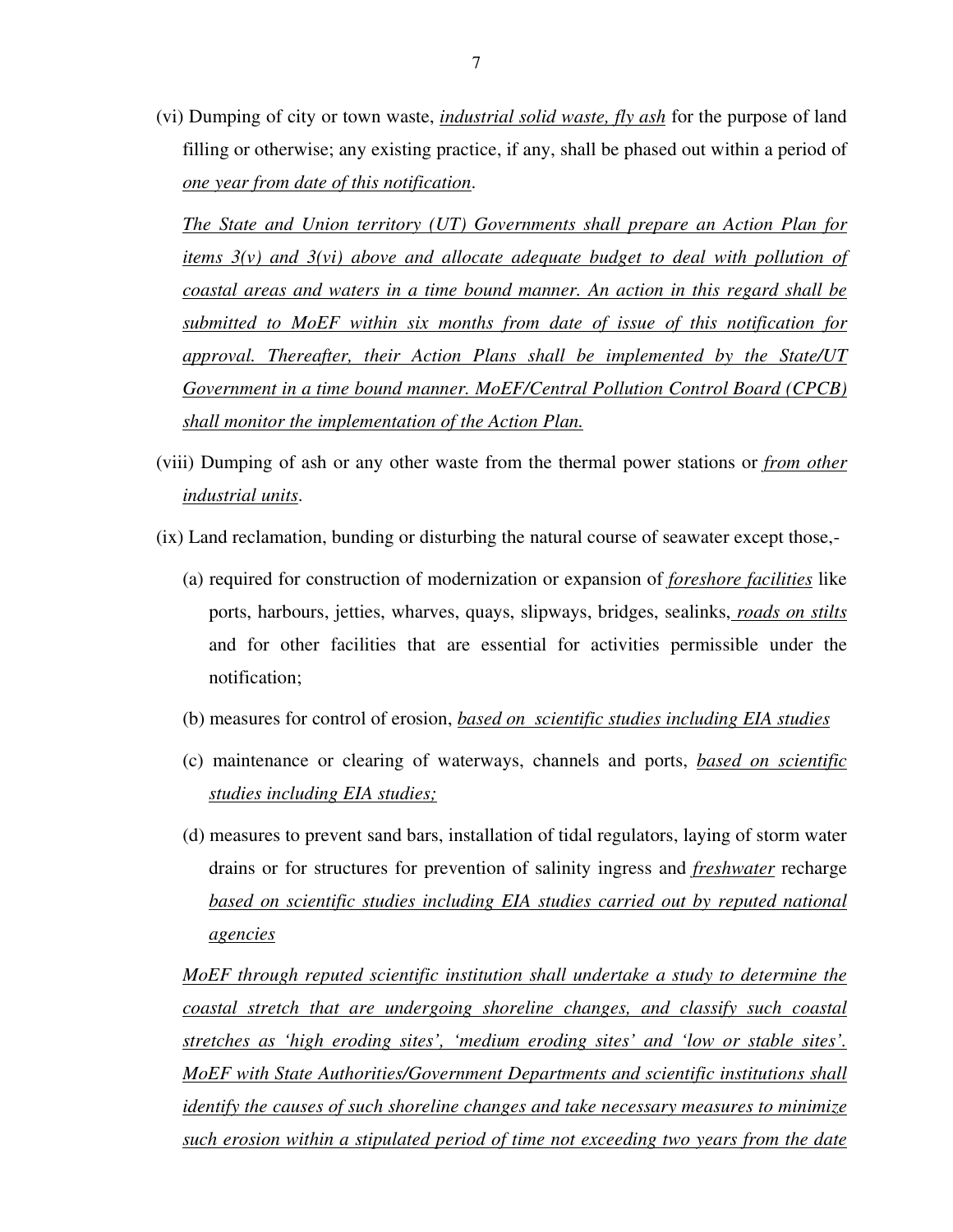*of issue of this notification. Till such time no port projects shall be permitted in the high eroding sites. These classifications of the stretches indicating the shoreline changes shall be mapped on the Coastal Zone Management Plans.* 

- (x) Reclamation for commercial purposes such as shopping and housing complexes, hotels and entertainment activities,
- (xi) Mining of sand, rocks and other sub-strata materials except,-
	- (a) those rare minerals not available outside the CRZ area,
	- (b) exploration and exploitation of Oil and Natural Gas,
- (xii) Drawal of groundwater and construction of mechanisms therefore, within 200mts of HTL; *except in the areas which are inhabited by the local communities*. In the area between 200mts-500mts zone it shall be permitted only when done manually through ordinary wells for drinking, horticulture, agriculture and fisheries;

 Provided that the drawal of groundwater is permitted where no other source of water is available and when done manually through ordinary wells or hand pumps, for drinking and domestic purposes, in the zone between 50metres to 200metres from HTL in case of sea, bays and estuaries and within 200m or the CRZ, whichever is less, from HTL in case of rivers, creeks and backwaters subject to such restrictions, as may be deemed necessary, in areas affected by seawater intrusion, that may be imposed by an Authority designated by the State Government/UT Administration;

- (xiii) Construction activities in CRZ-I except as specified in para 8 of this notification;
- (xiv) Any construction activity between LTL and HTL except facilities for carrying treated effluents and wastewater discharges into the sea, facilities for carrying seawater for cooling purposes, oil , gas and similar pipelines and facilities essential for activities permitted under this notification;
- (xv) Dressing or altering the sand dunes, hills, natural features including landscape changes for beautification, recreation and other such purpose except as permissible under this notification.
- 4. *Regulation of permissible activities in CRZ area.*
- 4.1 *The following are the regulation of permissible activities* All other activities except those prohibited in paragraph-3 above will be regulated as under,-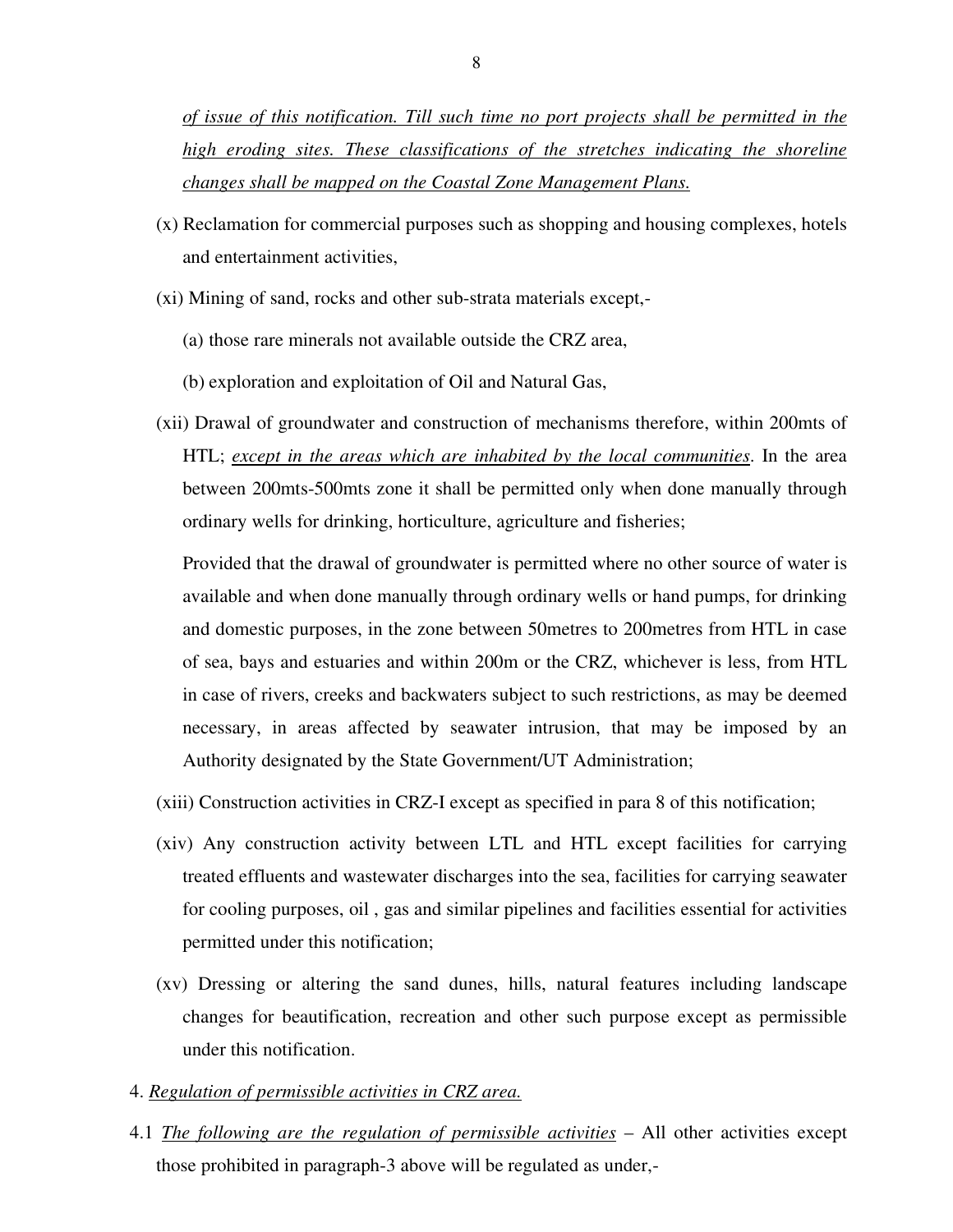- (i) clearance shall be given for any activity within the CRZ only if it requires waterfront and foreshore facilities. *However, for those projects which are listed under this notification and also attract Environment Impact Assessment (EIA) Notification, 2006 (S.O.1533 (E), dated 14.9.2006), for such projects clearance under EIA Notification only would be required subject to being recommended by the concerned State/UT Coastal Zone Management Authority (CZMA).*
- (ii) following activities will require clearance from MoEF, Government of India, namely,
	- a) construction activities relating to projects of Department of Atomic Energy or Defence requirements for which foreshore facilities are essential such as, slipways, jetties, wharves, quays; except for classified operational component of defence projects. *Such projects will be considered by a separate procedure which shall be notified by the Ministry*. Residential buildings, office buildings, hospital complexes, workshops shall not come within the definition of operational requirements except in very special cases and hence shall not normally be permitted in the CRZ;
	- b) the clearance granted shall be valid for a period of five years for the commencement of construction or operation;
	- c) construction and operation for ports and harbours, jetties, wharves, quays, slipways;
	- d) construction and operation of *breakwaters, groynes, erosion control measures*;
	- e) construction, operation of lighthouses;
	- f) laying of pipelines, conveying systems, transmission line;
	- g) exploration and extraction of oil and natural gas and all associated activities and facilities thereto;
- (iii) Foreshore requiring facilities for transport of raw materials, facilities for intake of cooling water and outfall for discharge of treated wastewater/cooling water from thermal power plants;
- (iv) Housing schemes in Coastal Regulation Zone as specified in paragraph 8 of this notification;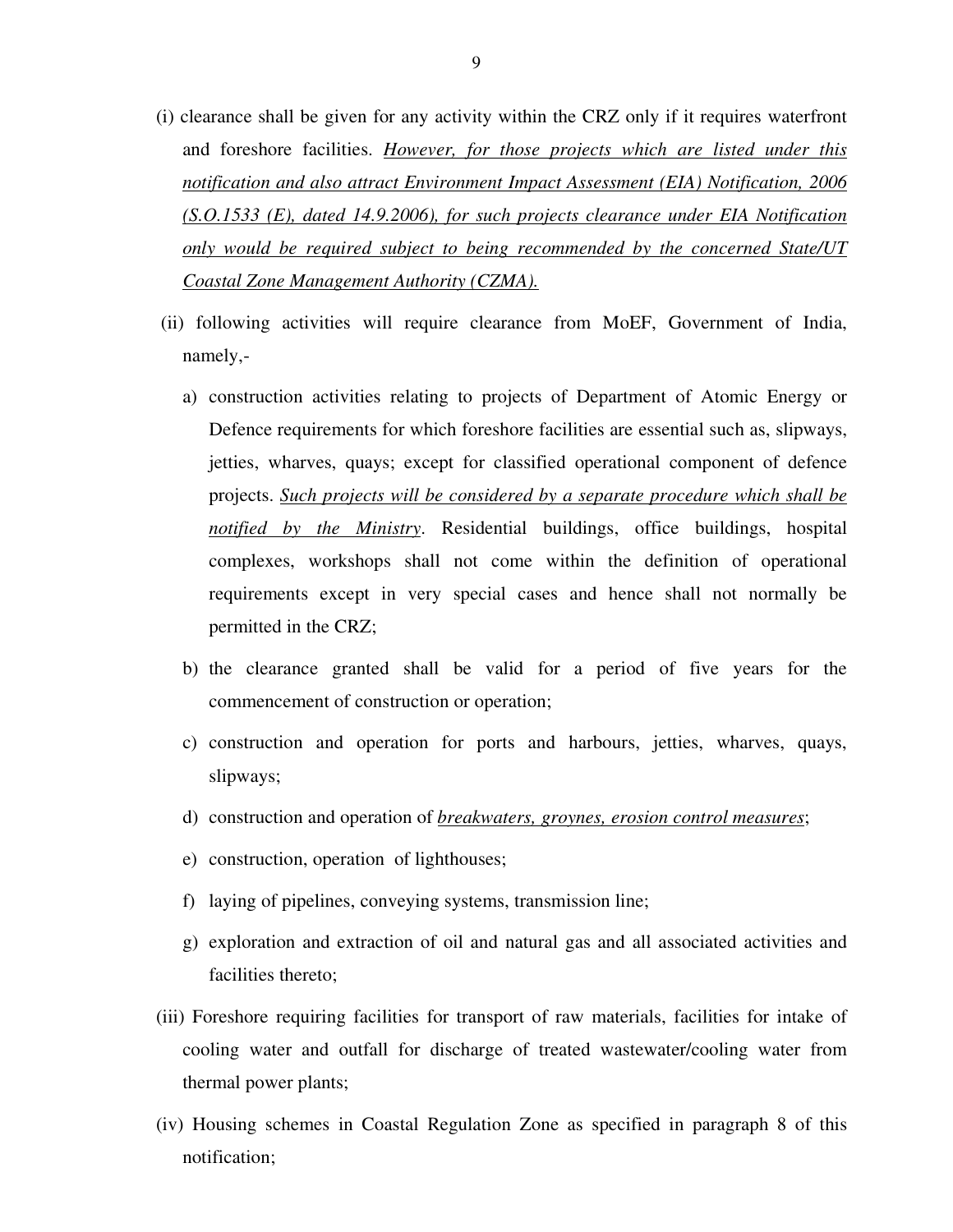- (v) Mining of rare minerals;
- (vi) Specified activities/facilities in SEZ subject to one time approval by Government of India in the MoEF to such activities based on Master Plan of SEZ, special distribution of projects to be located in CRZ and such other information as may be required for the purpose;
- (vii) Facilities for generating power by non-conventional energy resources, desalination plants and weather radars;
- (viii) Demolition or/and reconstruction of (a) buildings of archaeological and historical importance, (ii) heritage buildings; and buildings under public use. Public use buildings shall include building for the purposes of worship, education, medical care and cultural activities;
- (ix) A*ll construction and township projects more than 20,000sq mts shall be approved in accordance with EIA Notification, 2006. In case of projects less than 20,000sq mts shall be approved by the concerned planning authorities in accordance with this notification after obtaining recommendations from the concerned Coastal Zone Management Authority (CZMA).*
- 4.2 Procedure for clearance of permissible activities:-

 All projects attracting this notification shall be accorded clearance as per the following procedure:-

- (i) *The project authorities shall submit the following application seeking prior clearance from CRZ Notification to the concerned CZMA:*
	- *a) Form-1 (Annexure-IV of the Notification)*
	- *b) Rapid EIA Report including marine and terrestrial EIA. Comprehensive EIA for port and foreshore requiring projects as per guidelines issued by MoEF from time to time.*
	- *c) Disaster Management Report and Risk Management Report*
	- *d) CRZ map indicating HTL and LTL demarcated by an authorized agency (1:4000 scale)*
	- *e) Project layout superimposed on the above map indicated at (d) above.*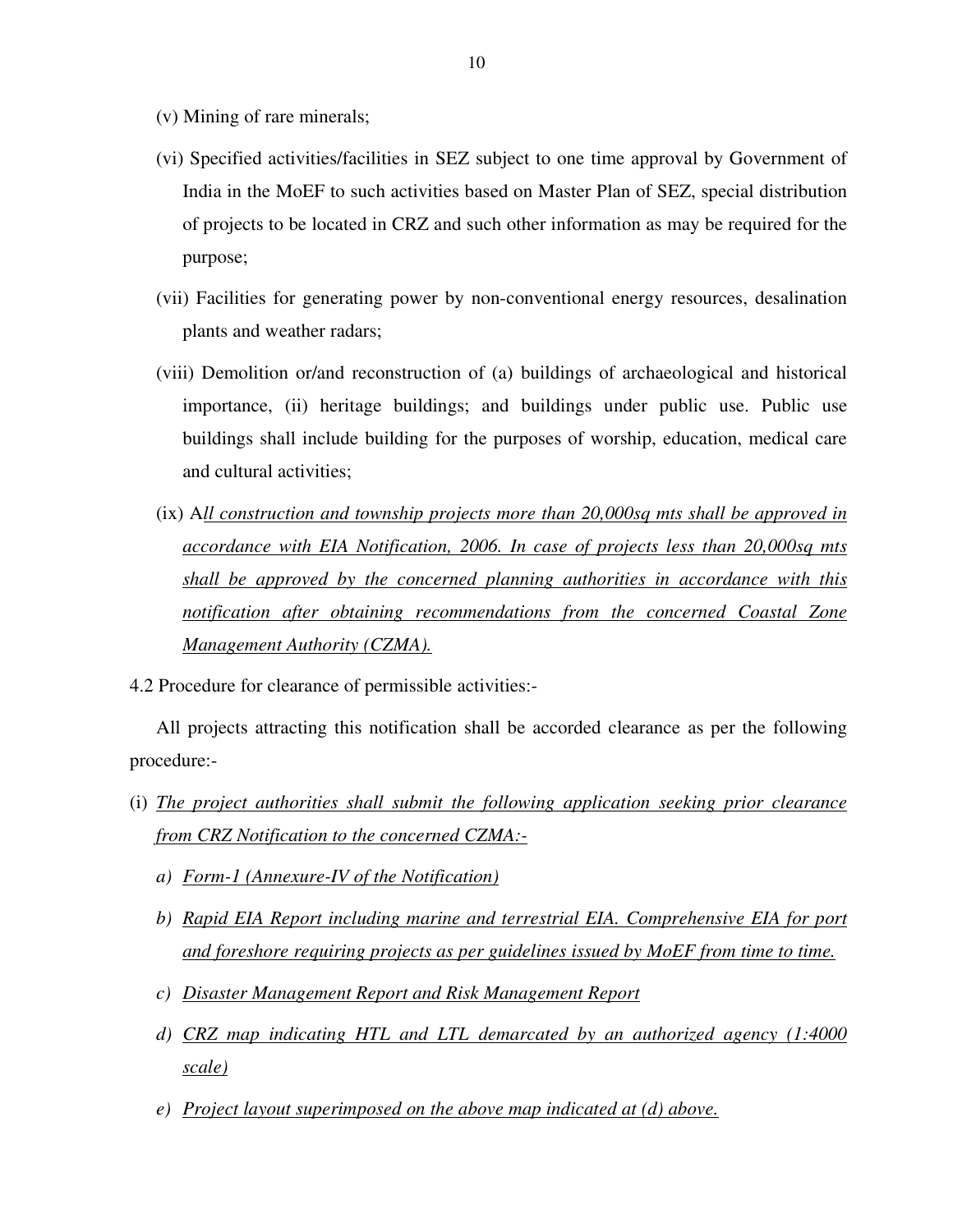- *f) The CRZ map shall cover 7km radius around the project site. The CRZ map shall indicate the CRZ-I, II, III and IV areas.*
- *g) No Objection Certificate from the concerned Pollution Control Boards/Committees for the projects which envisage discharge of effluents, solid wastes, sewage etc.*
- (ii*) The concerned CZMA shall examine the above documents in accordance with the approved CZMP and CRZ Notification and make recommendations within a period of forty five date from date of receipt of above document to:-*

*a) SEAC or EAC in case of the project attracting EIA Notification, 2006;* 

*b) MoEF or State Government for the project attracting CRZ Notification.* 

- *(iii) MoEF or State Government shall consider such projects for clearance based on the recommendations of the concerned CZMA within a period of sixty days.*
- *(vi) Validity of the project-*

 *The clearance accorded to the projects under CRZ Notification shall be valid for the period of five years from date of issue of the clearance.* 

- *(v) Post clearance monitoring-*
	- *(a) It shall be mandatory for the project management to submit half-yearly compliance reports in respect of the stipulated prior environmental clearance terms and conditions in hard and soft copies to the regulatory authority concerned, on 1st June and 1st December of each calendar year.*
	- *(b) All such compliance reports submitted by the project management shall be public documents. Copies of the same shall be given to any person on application to the concerned regulatory authority. The latest such compliance report shall also be displayed on the website of the concerned regulatory authority.*

*(vi) Transparency of clearance procedure,-*

*a. To maintain transparency in the working of the CZMAs it will be the responsibility of the CZMA to create a dedicated website and post the agendas, minutes, decision taken, clearance letters, violations, action taken, court cases etc., including the CZMPs.* 

 *5. Preparation of Coastal Zone Management Plans (CZMPs).*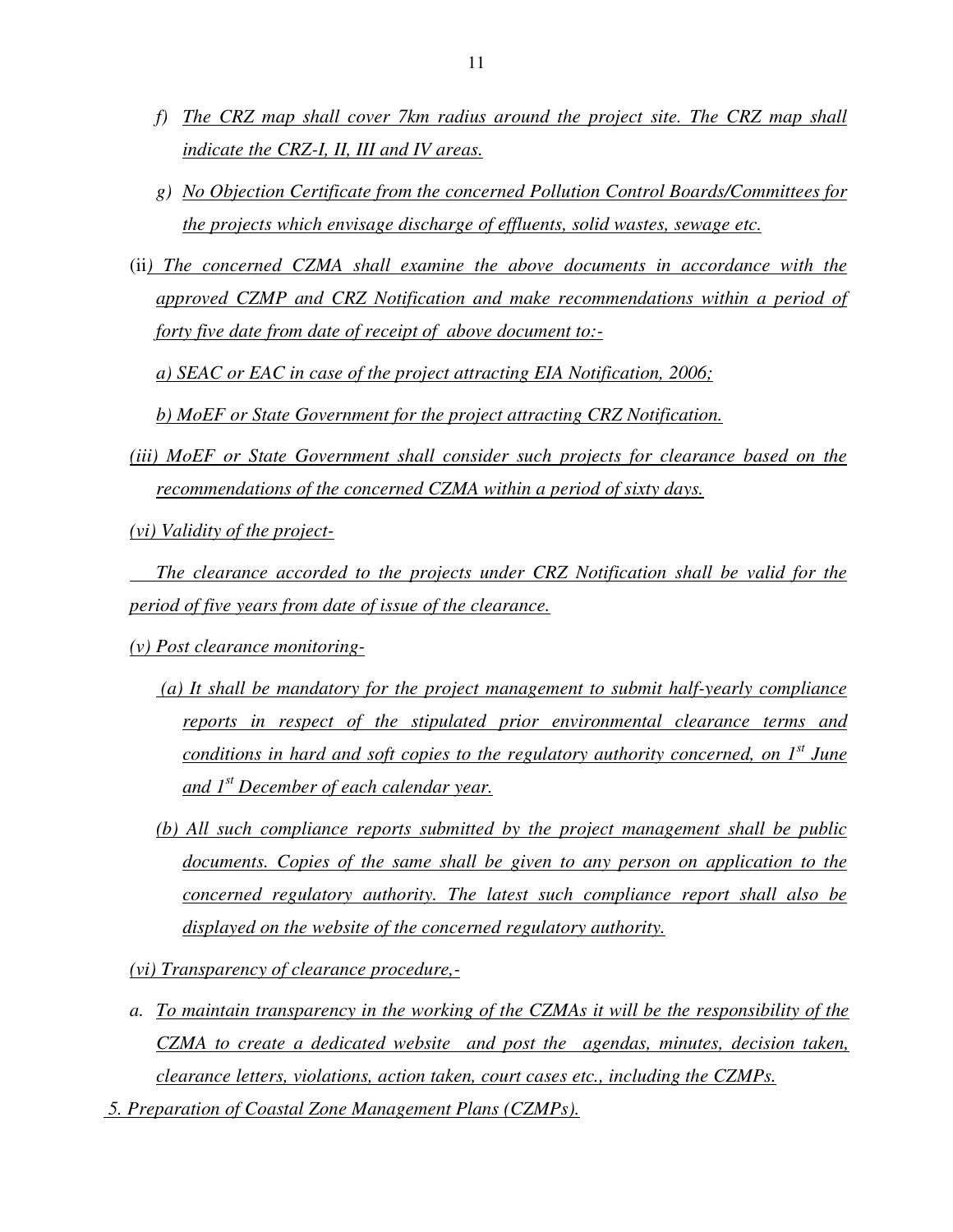*It will be the responsibility of the MoEF to get the CZMPs prepared through reputed National scientific institution including the National Institute for Sustainable Coastal Zone Management (NISCZM) of MoEF in consultation with the respective State/Union territory Governments and other stakeholders. MoEF shall provide the technical and financial support for preparing the CZMPs.* 

- *5.1 (i) Hazard mapping The hazard line shall be mapped by MoEF through Survey of India all along the coastline of the country. The hazard line shall be demarcated taking into account, tide, waves, sea level rise ands shoreline changes. For the purpose of depicting the flooding due to tide, waves and sea level rise in the next fifty/hundred years, the contour mapping of the coastline shall be carried out at 0.5m interval upto 7km from HTL. And the shoreline changes shall be demarcated based on historical data by comparing the previous satellite imageries with the recent satellite images. Mapping of the hazard line shall be carried out in 1:25,000 scale for macro scale land use planning and also on 1:10,000 scale for local level mapping.*
- *(ii) The coastal States and UT shall prepare within a period of one year from the date of this notification, CZMPs identifying and classifying the CRZ areas within the respective territories in accordance with the guidelines given in Annexure-I of the notification. The draft CZMPs will be submitted to the concerned CZMA who shall give wide publicity and invite comments from stakeholders to the draft CZMPs in accordance with the procedure laid down in Environment (Protection) Act, 1986. Accordingly, the State/UT shall prepare the final Coastal Zone Management Plan within period of six months and obtain approval from the Central Government in MoEF. MoEF shall consider and approve the CZMPs within a period of three months from the date of receipt of the final CZMPs;*
- *(iii) within the framework of such approved plans, all development and activities listed in this notification shall be regulated by the State Government, UT Administration, the local authority or the concerned CZMA as the case may be in accordance with provisions of this notification;*
- *(iv) all developmental activities within the CRZ zone shall be carried out in accordance with the notification and the approved CZMP.*
- *(v) based on the request received from the concerned State/UT territory, the CZMPs can be revised after five years from date of finalization.*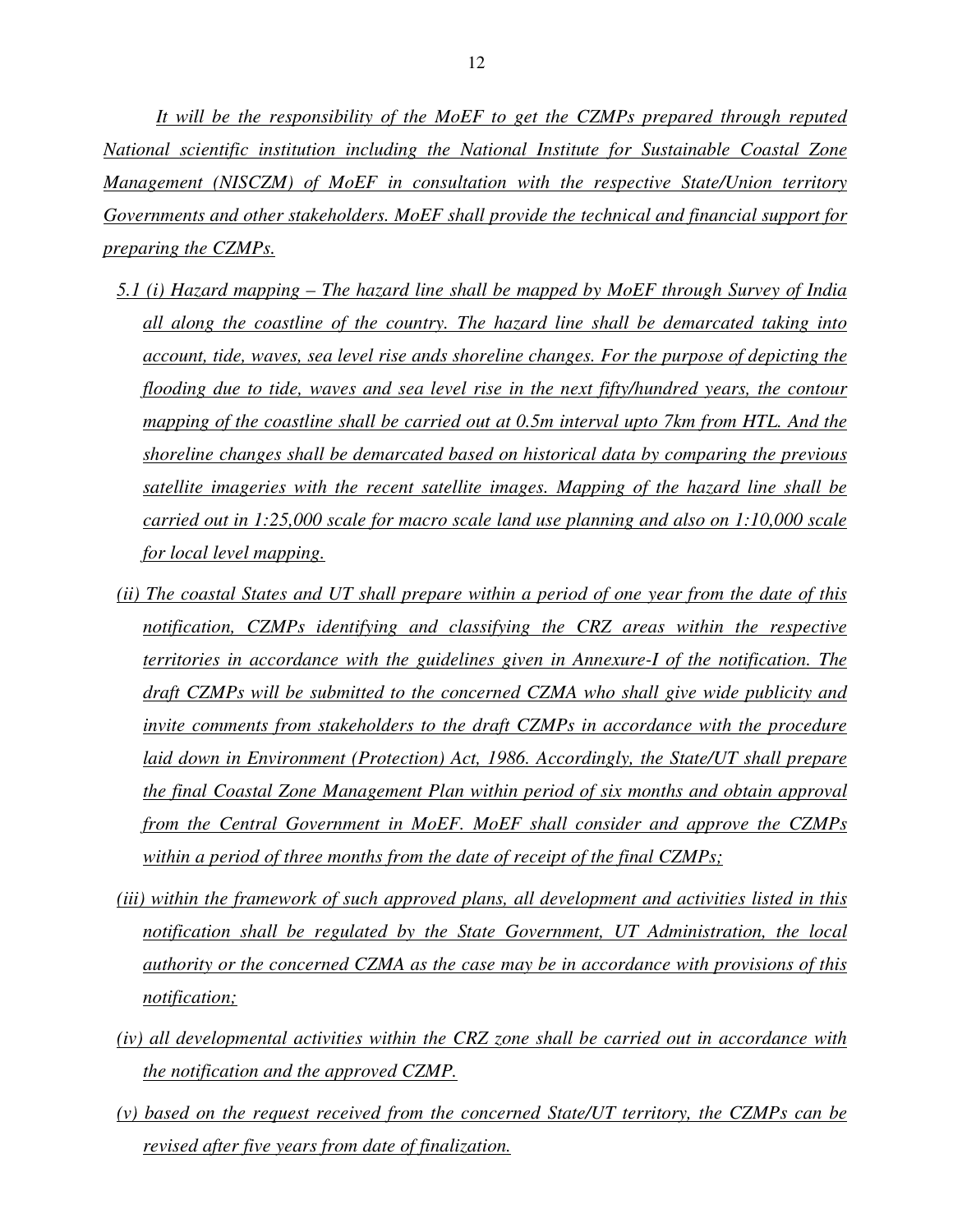- *(vi) Till such time the new CZMPs in accordance with CRZ, 2010 are approved, the approved CZMPs under Coastal Regulation Zone Notification, 1991 shall be adhered to.*
- 6. *Enforcement of the notification The violation of the notification shall be dealt as follows:-*
	- *6.1 Violations under Coastal Regulation Zone (CRZ) Notification, 1991,*
		- *a) The State/UT CZMA shall identify the violations of CRZ Notification, 1991 within a period of three months from date of issue of this notification and take necessary action in accordance with the Environment (Protection) Act, 1986 within a period of six months from the date of issue of this notification;*
		- *b) All violations of the CRZ Notification, 1991 which have been identified shall be acted upon by the respective State/UT CZMAs within a period of six months from the date of issue of this notification;*
		- *c) Details of all violations of CRZ Notification, 1991 and action taken shall be listed on the website of the concerned CZMA and MoEF specially created for Coastal Zone Management.*
- *6.2 Enforcement of CRZ,*
	- *a) the MoEF, Delhi, Environment Departments of the concerned State Government/UT or the concerned departments/agencies in the State/UT level dealing with CRZ shall be responsible for implementing the CRZ Notification, 2010;*
	- *b) the Central Government for the purpose of monitoring and enforcement of the CRZ shall notify the National Coastal Zone Management Authority (NCZMA) and State/UT CZMA in all the 13 States and UTs in accordance with the Order of the Hon'ble Supreme Court in Writ Petition No.664 of 1993.*
	- *c) notwithstanding contained in any other notification issued under Environment (Protection) Act, 1986, the NCZMA, the State/Union territory CZMA, constituted under the Environment (Protection) Act, 1986 shall be responsible for enforcing and monitoring the CRZ Notification 2010;*
	- *d) the NCZMA and the SCZMA shall be adequately empowered with the provisions of Environment (Protection) Act, 1986 to take action against violations of CRZ Notification, 2010;*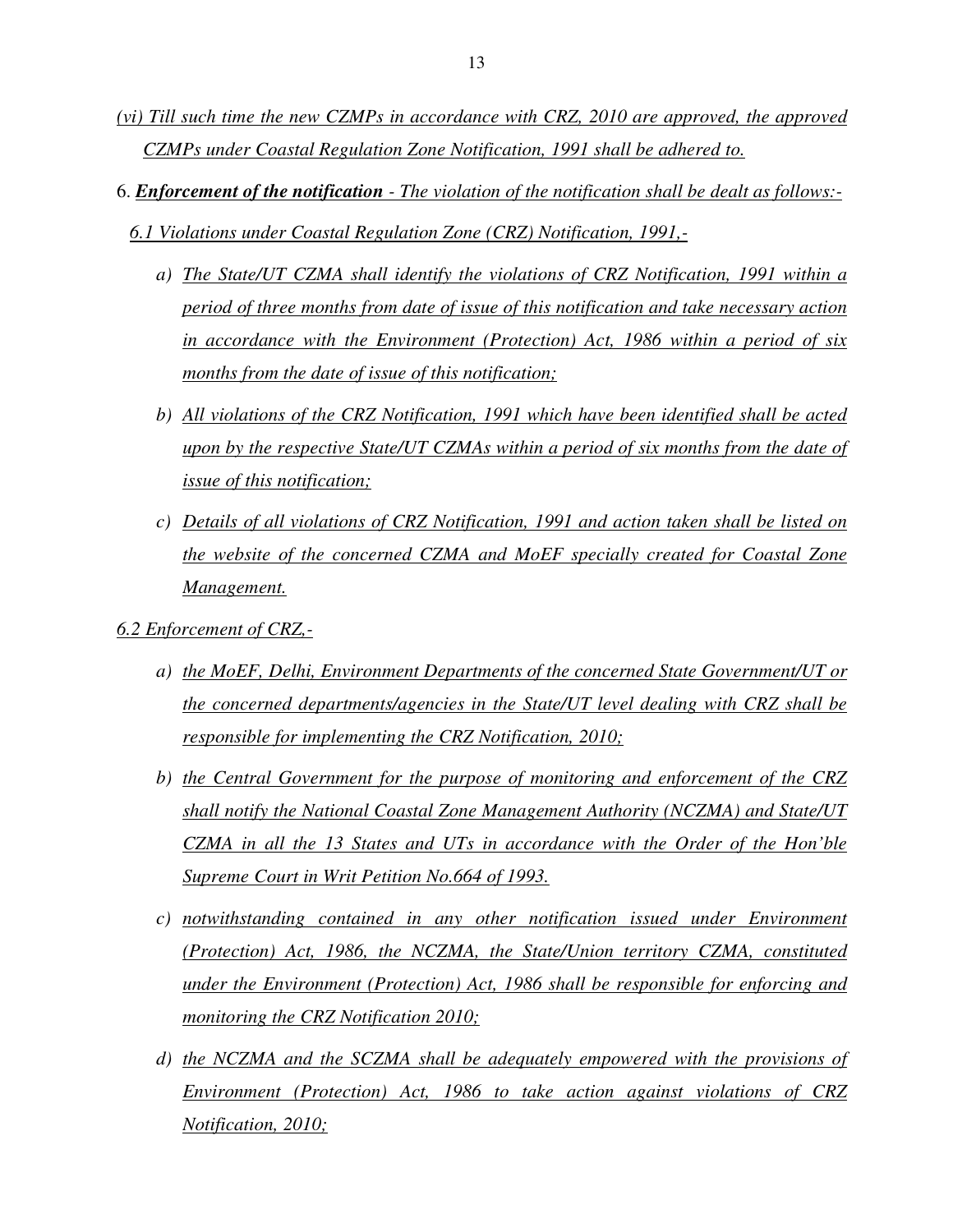- *e) the agencies/authorities indicated at 6.2(a) and (b) above shall in exercise of its power and performance of its functions under the Environment (Protection) Act, 1986 issue directions to any person, officer or any authority and such person, officer or authority shall be bound to comply with such directions;*
- *f) in case where the MoEF, NCZMA and State/UT CZMA is of the opinion that in view of the likelihood of a great injury to the coastal environment, it is not expedient to provide an opportunity to file objections against the proposed directions, it may, for reasons to be recorded in writing, issue directions without providing such an opportunity;*
- 7. *Classification of the CRZ* 
	- *(i) for the purpose of conserving and protecting the coastal areas and marine waters, the CRZ area shall be classified as follows:-*

*(I.) CRZ-I,–* 

- *A. The areas that are ecologically sensitive and the geomorphological features which play a role in the maintaining the integrity of the coast. The CRZ-I includes,* 
	- *a) Mangroves. In case mangrove area is more than 1000 sq mts, a buffer area of 50meters shall be provided;*
	- *b) Corals and coral reefs and associated biodiversity;*
	- *c) Sand Dunes;*
	- *d) Mudflats which are biologically active;*
	- *e) National parks, marine parks, sanctuaries, reserve forests, wildlife habitats and other protected areas under the Wild Life (Protection) Act, 1972 (53 of 1972), the Forest (Conservation) Act, 1980 (69 of 1980) or Environment (Protection) Act, 1986 (29 of 1986); including Biosphere Reserves;*
	- *f) Salt Marshes;*
	- *g) Turtle nesting grounds;*
	- *h) Horse shoe crabs habitats;*
	- *i) Sea grass beds;*
	- *j) Nesting grounds of birds;*
	- *k) Areas/structures of archaeological importance and heritage sites.*
- B. The area between Low Tide Line and High Tide Line; and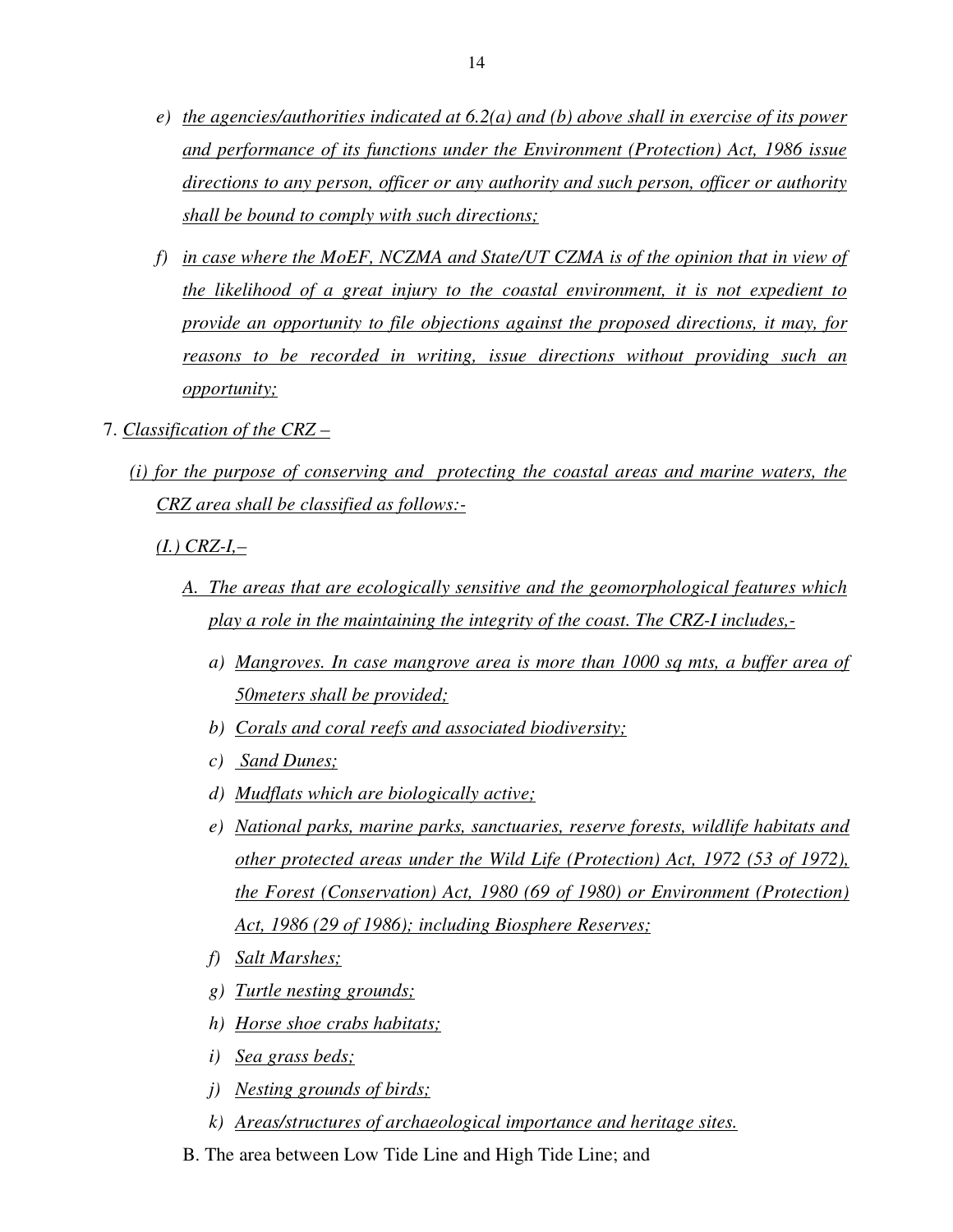(II.) CRZ-II,-

 The areas that have been developed upto or close to the shore-line. For this purpose, "developed area" is referred to as that area within the municipal limits or in other legally designated urban areas which is already substantially built up and which has been provided with drainage and approach roads and other infrastructural facilities, such as water supply and sewerage mains.;

(III.) CRZ-III,-

 Areas that are relatively undisturbed and those do not belong to either Category-I or II. These will include coastal zone in the rural areas (developed and undeveloped) and also areas within municipal limits or in other legally designated urban areas, which are not substantially built up.

- (IV.) *CRZ-IV,-*
- *A. the water area from the High Tide Line to twelve nautical miles on the seaward side;*
- *B.* shall include the water area of the tidal influenced water body from the mouth of *the water body at the sea upto the influence of tide which is measured as five parts per thousand during the driest season of the year.*
- *(V.) Areas requiring special consideration,-*
	- *A. CRZ area falling within municipal limits of Greater Mumbai and Navi Mumbai as notified by Government of Maharashtra;*
	- *B. the CRZ areas of Kerala including the backwaters and backwater islands;*

*C. the Sunderbans region of West Bengal;*

*D. CRZ areas of Goa.* 

- 8. Norms for regulation of activities,-
- (i) *It shall be ensured that adequate safety measures are in-built/provided for such projects which are proposed to be located in the hazard zone.*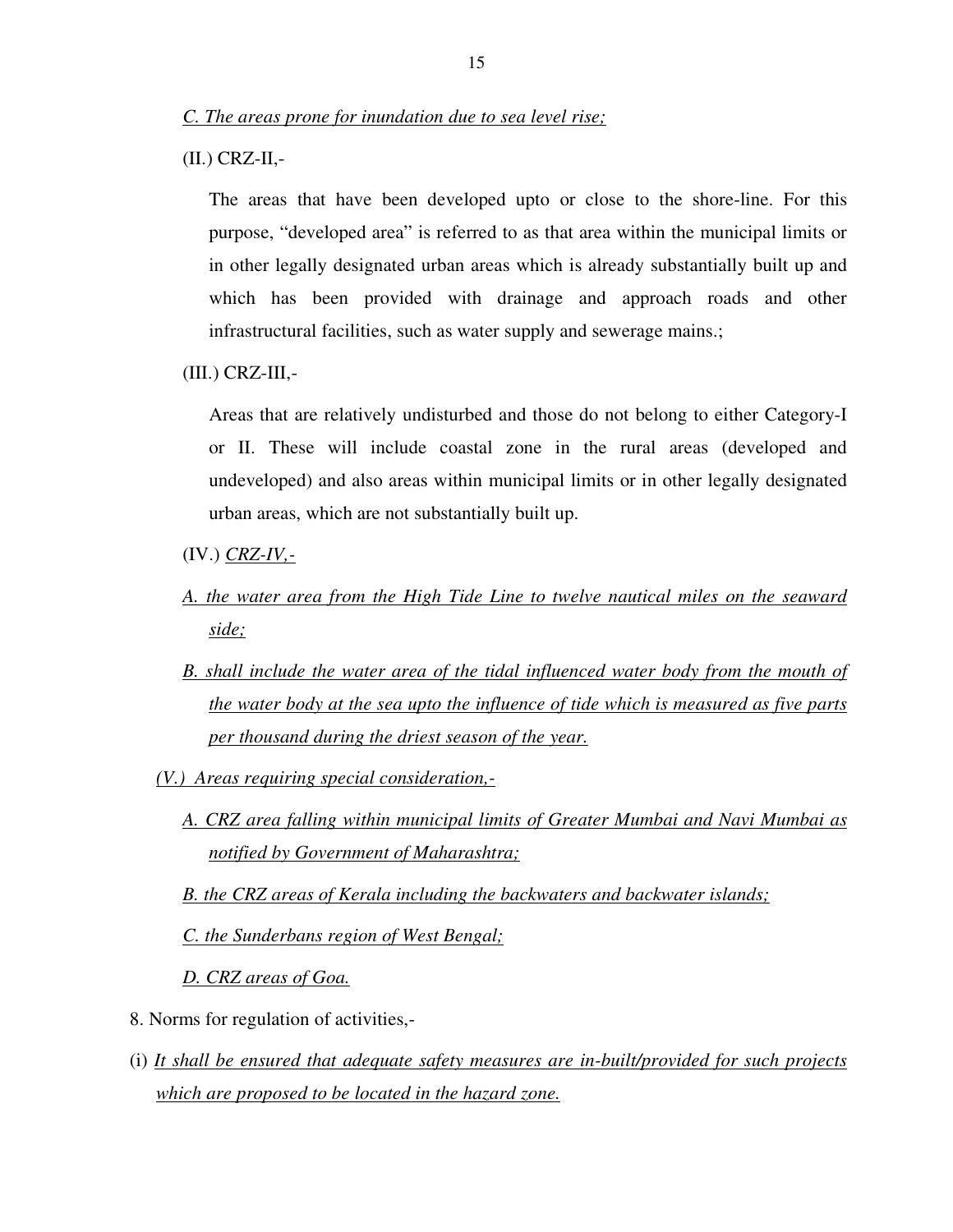- (ii) The development or construction activities in different categories of CRZ shall be regulated by concerned authorities at the State/UT level in accordance with the following norms:-
	- I. CRZ-I,-
		- (i) no new construction shall be permitted in CRZ-I except,-
			- (a) projects relating to Department of Atomic Energy;
			- (b) pipelines, conveying systems including transmission lines;
			- (c) facilities that are essential for activities permissible under CRZ-I;
			- (d) installation of weather radar for monitoring of cyclones movement and prediction by Indian Meteorological Department;
			- (e) construction of trans harbour sea link and roads on stilts or pillars without affecting the tidal flow of water, between LTL and HTL.
			- (f) development of green field airport and related activities at Navi Mumbai.
		- (ii) Between LTL and HTL in areas which are not ecologically sensitive and important the following may be permitted,-
			- (a) exploration and extraction of natural gas;
			- (b) activities specified under paragraph (2);
			- (c) construction of dispensaries, schools, public rainshelter, community toilets, bridges, roads, jetties, water supply, drainage, sewerage which are required for traditional inhabitants living within the biosphere reserves after obtaining approval from concerned CZMA. *Necessary safety measure shall be incorporated while permitting such developmental activities in the area falling in the hazard zone;*
			- (d) salt harvesting by solar evaporation of seawater;
			- (e) desalination plants;
			- (f) storage of non-hazardous cargo such as edible oil, fertilizers and food grain within notified ports;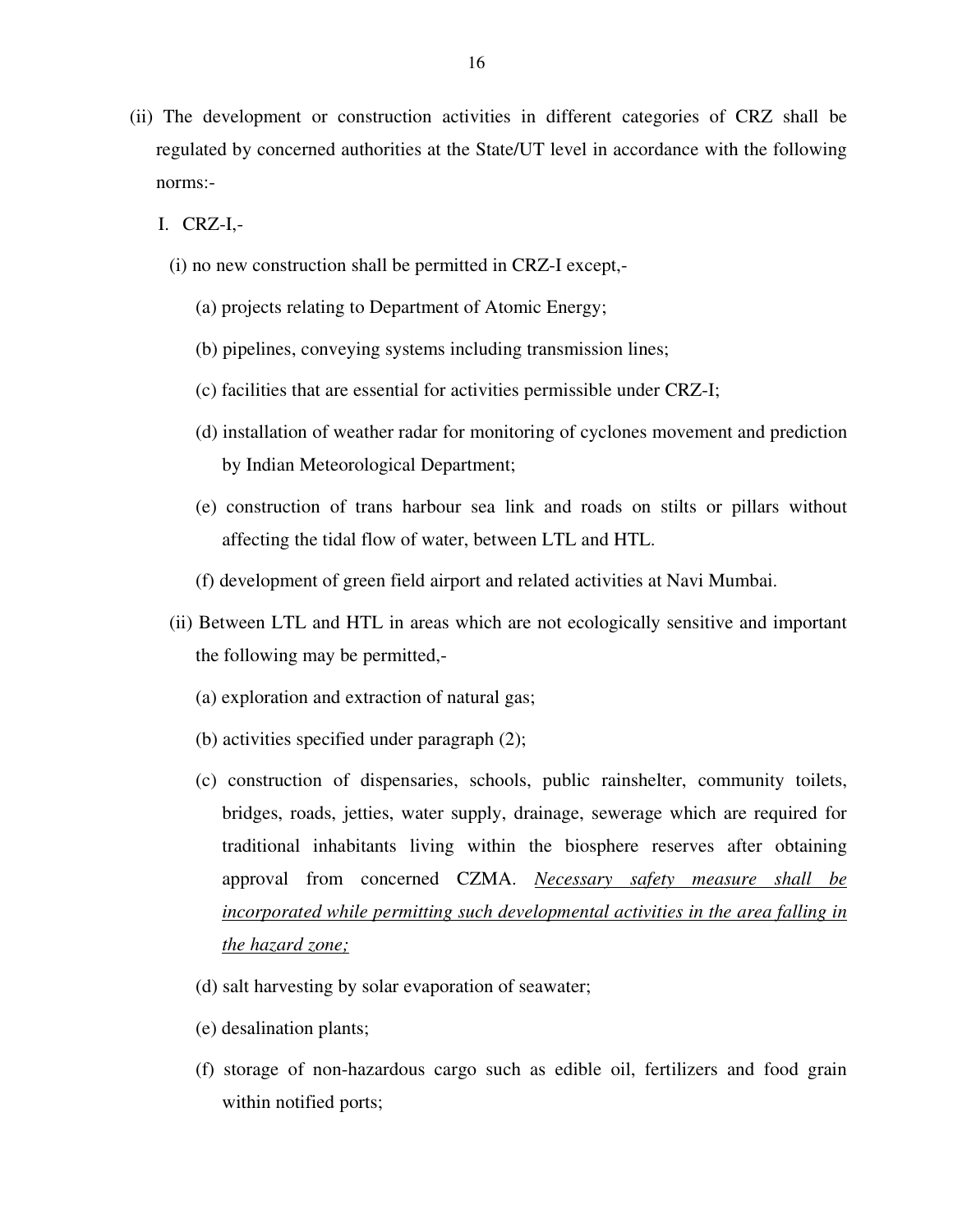- (g) construction of trans harbour sea links, *roads on stilts or pillars without* affecting the tidal flow of water.
- II. CRZ-II,-
	- (i) Buildings shall be permitted only on the landward side of the existing road (or roads proposed in the approved CZMP of the area) or on the landward side of existing authorized structures *or on the landward side of the hazard line if, there are no existing authorized structures abutting the plot*. Buildings permitted on the landward side of the existing and proposed roads/existing authorized structures shall be subject to the existing local town and country planning regulations *including the 'existing' (existing means as existed on 19.2.1991) norms of Floor Space Index/Floor Area Ratio.*

 Provided that no permission for construction of buildings shall be given on landward side of any new roads (except proposed in the approved CZMP) which are constructed on the seaward side of an existing road.

 Provided further that the above restrictions on construction, based on existing roads/authorized structures, roads proposed in the approved CZMP, new roads shall not apply to the housing schemes of State Urban development Authorities implemented in phases for which construction activity was commenced prior to 19.2.1991 in atleast one phase and all relevant approvals from State/local authorities were obtained prior to  $19<sup>th</sup>$  February, 1991; in all such cases specific approval of the MoEF would be necessary on a case to case basis;

- (ii) reconstruction of authorized building to be permitted subject with the existing Floor Space Index/Floor Area Ratio Norms and without change in existing use;
- (iii) the design and construction of buildings shall be consistent with the surrounding, landscape and local architectural style;
- (iv) facilities for receipt and storage of petroleum products and liquefied natural gas as specified in Annexure-II appended to this notification and facilities for regasification of Liquefied Natural Gas subject to the conditions as mentioned in para 2(ii);
- (v) desalination plants and *associated facilities*;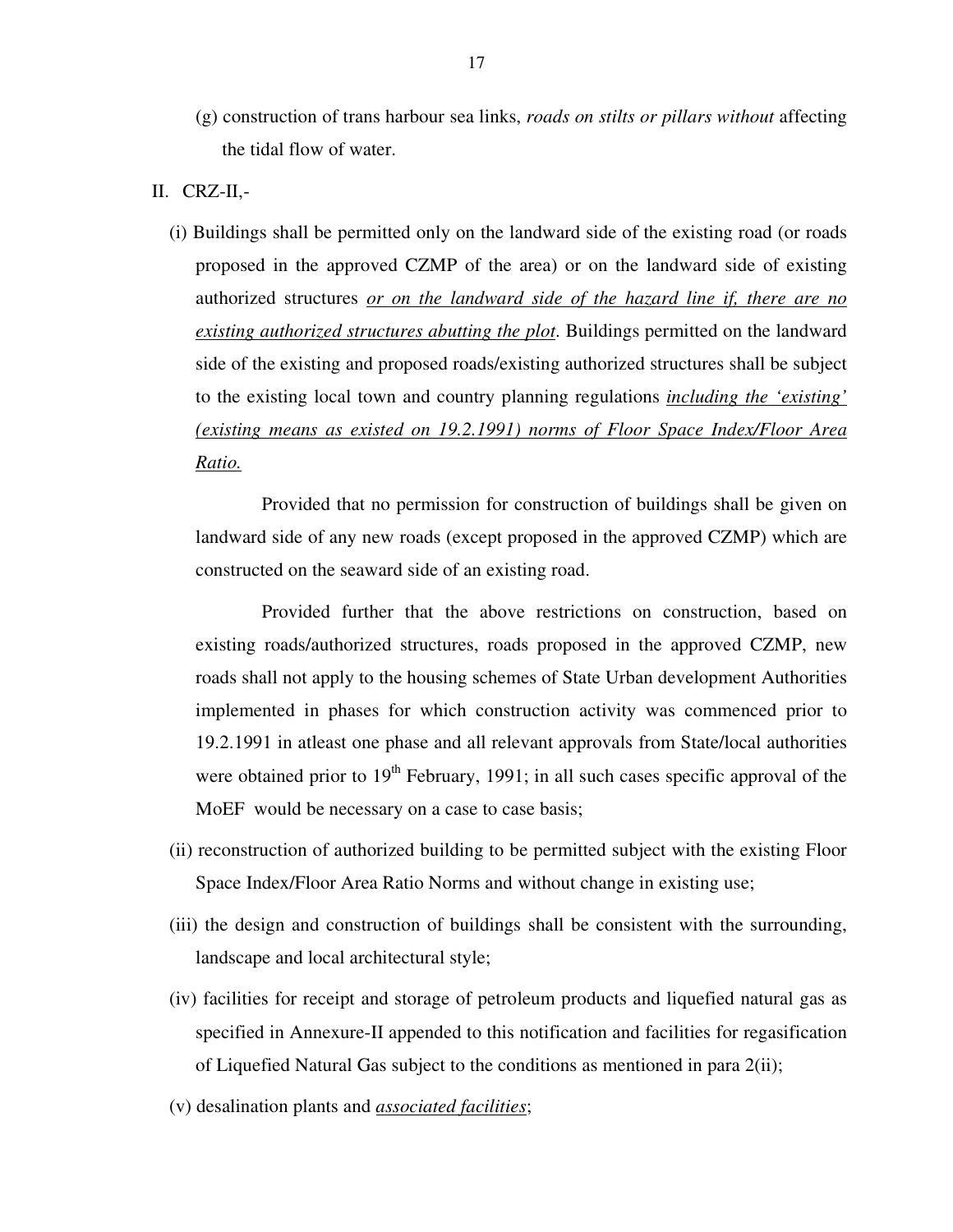- (vi) storage of non-hazardous cargo, such as edible oil, fertilizers and food grain in notified ports
- (vii) facilities for generating power by non-conventional power sources and associated facilities
- III. CRZ-III,-
	- A. Area upto 200mts from HTL on the landward side is to be earmarked as No Development Zone
		- (i) the No Development Zone shall not be applicable in such area falling within any notified port limits or any notified Special Economic Zones;
		- (ii) No construction shall be permitted within this zone except for repairs/*reconstruction* of existing authorized structure not exceeding existing Floor Space Index, existing plinth area and existing density and for permissible activities under the notification including facilities essential for activities;

(iv) however, the following uses/activities may be permissible in this zone: agriculture, horticulture, gardens, pasture, parks, play field, forestry;

- (v) projects relating to Department of Atomic Energy;
- (vi) mining of rare minerals;
- (vii) salt manufacture from seawater;
- (viii) facilities for receipt and storage of petroleum products and liquefied natural gas as specified in Annexure-II;
- (ix) facilities for regasification of liquefied natural gas subject to conditions as mentioned in para 2(ii);
- (x) facilities for generating power by non conventional energy sources;
- (xi) setting up of desalination plants and associated facilities;
- (xii) weather radars;
- (xiii) construction of dispensaries, schools, public rain shelter, community toilets, bridges, roads, provision of facilities for water supply, drainage, sewerage which are required for the local inhabitants may be permitted on a case to case basis by Central Government or CZMA;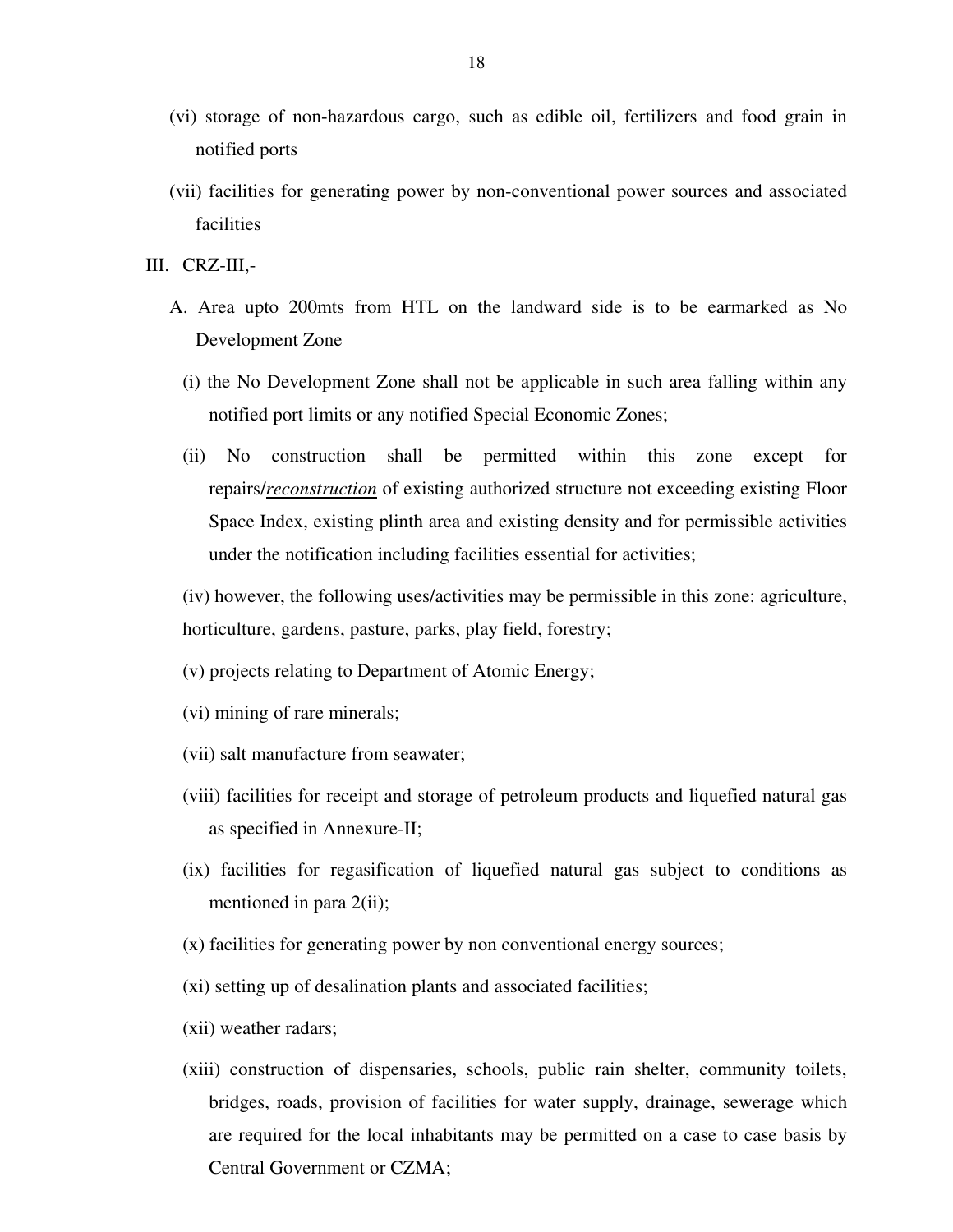- (xiv) construction of units or auxiliary thereto for domestic sewage, treatment and disposal with the approval of the concerned Pollution Control Board/Committee.
- (xv) *facilities required for local fishing communities such as fish drying yards, auction halls, net mending yards, traditional boat building yards, ice crushing units, fish curing facilities etc.*
- B. Area between 200mts to 500mts:-
	- (i) development of vacant plot between 200 and 500 mts of HTL is designated areas of CRZ-III with (prior approval of MoEF permitted for construction of hotels/beach resorts for temporary occupation of tourists/visitors subject to the conditions as stipulated in the guidelines at Annexure-III ;
	- (ii) facilities for receipt and storage of petroleum products and liquefied natural gas as specified in Annexure-II;
	- (iii) facilities for regasification of liquefied natural gas subject to conditions as mentioned in paragraph  $2(ii)$ ;
	- (iv) storage of non-hazardous cargo such as, edible oil, fertilizers, food grain in notified ports;
	- (v) desalination plants *and associated facilities*;
	- (vi) facilities for generating power by non-conventional energy sources;
	- (vii) construction/reconstruction of dwelling units permitted so long it is within the ambit of traditional rights and customary uses such as existing fishing villages and goathans. Building permission for such construction/reconstruction will be subject to the condition that total number of dwelling units shall not be more than twice the number of existing units; total covered area on all floors shall not exceed 33% of the plot size; the overall height of construction shall not exceed 9mts and construction shall not be more than two floors (ground + one floor);
	- (viii) construction is allowed for permissible activities under the notification including facilities essential for such activities;
	- (ix) an authority designated by the State Government/UT Administration may permit construction of public rain shelters, community toilets, water supply drainage, sewerage, roads and bridges. The said Authority may also permit construction of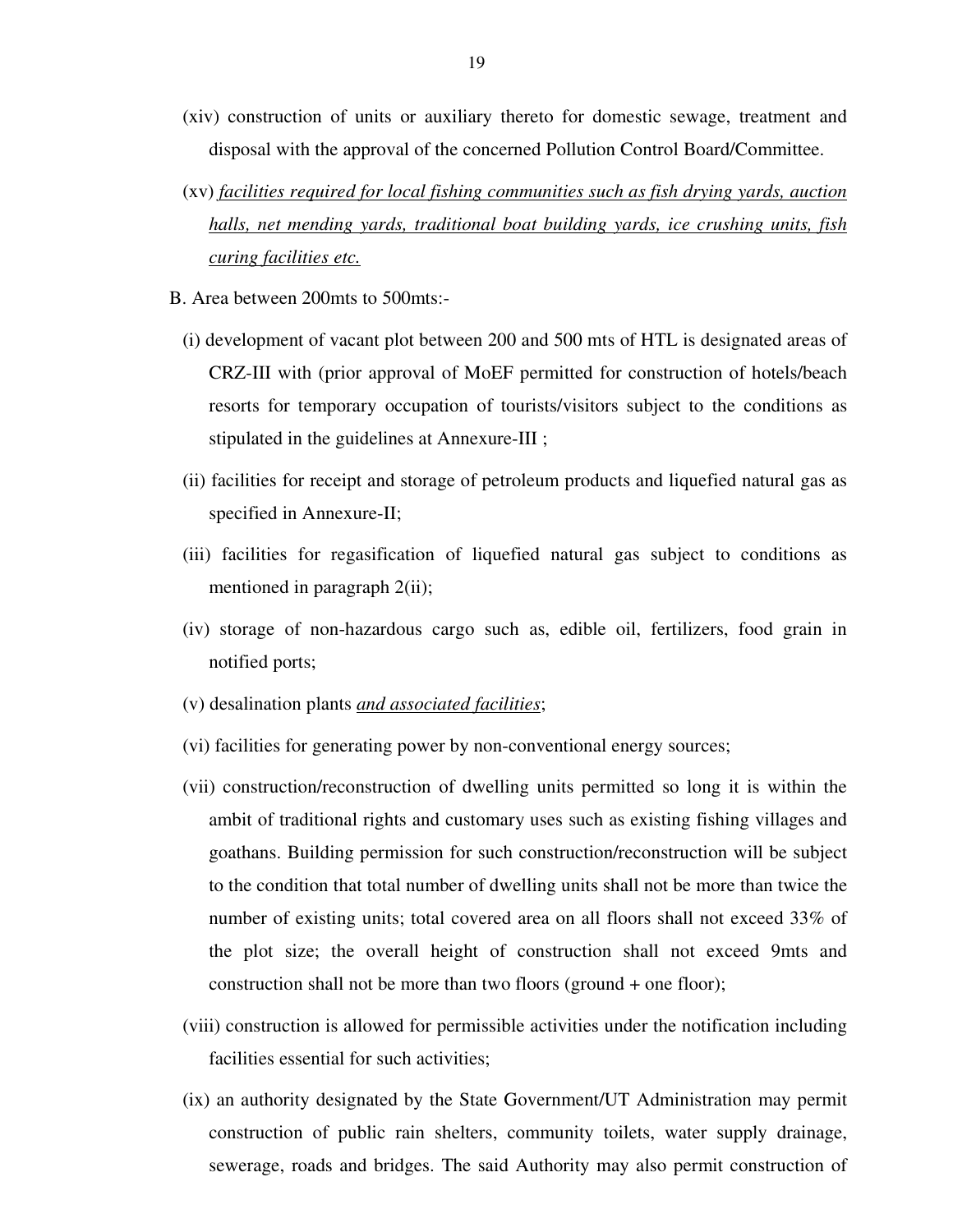schools and dispensaries for local inhabitants of the area for those panchayats, the major part of which falls within CRZ if no other area is available for construction of such facilities;

- (x) reconstruction/alteration of existing authorized building permitted subject to (vii), (viii) and (ix) above;
- (xi) in notified Special Economic Zone construction of non polluting industries in the field of Information Technology and other service industries, desalination plants, beach resorts and related recreational facilities essential for promotion of Special Economic Zone as approved in its Master Plan by SEZ Authority may be permitted;

(xii) development of green field airport and related activities at Navi Mumbai.

(IV) *In CRZ-IV areas,-*

- (a) *No untreated sewage, effluents or solid waste shall be let of/dumped. A comprehensive plan for treatment of sewage generating from the city shall be formulated within a period of one year from the date of issue of this notification and be implemented within two years thereafter.*
- *(b) There will be no restriction on the fishing and allied activities undertaken by local communities.*

#### V**.** *Areas requiring special consideration,-*

- *1. CRZ falling within municipal limits of Greater Mumbai and Navi Mumbai* 
	- *(i) Keeping in view the environmental issues relating to degradation of mangroves, pollution of creeks and coastal waters, due to discharge of untreated effluents and disposal of solid waste and the need to provide decent housing to the poor section of the people, the Ministry hereby provides special regulation in the CRZ areas of Mumbai and Navi Mumbai. All developments in the CRZ area of Mumbai and Navi Mumbai shall be regulated as follows:-*
	- *(ii) In CRZ-I areas as indicated at para 6(I)A. of the notification the following activities shall be taken up:-*
		- *(a) Construction of roads, approach roads and missing link roads approved in the Developmental Plan of Mumbai and Navi Mumbai shall be constructed on stilts and it*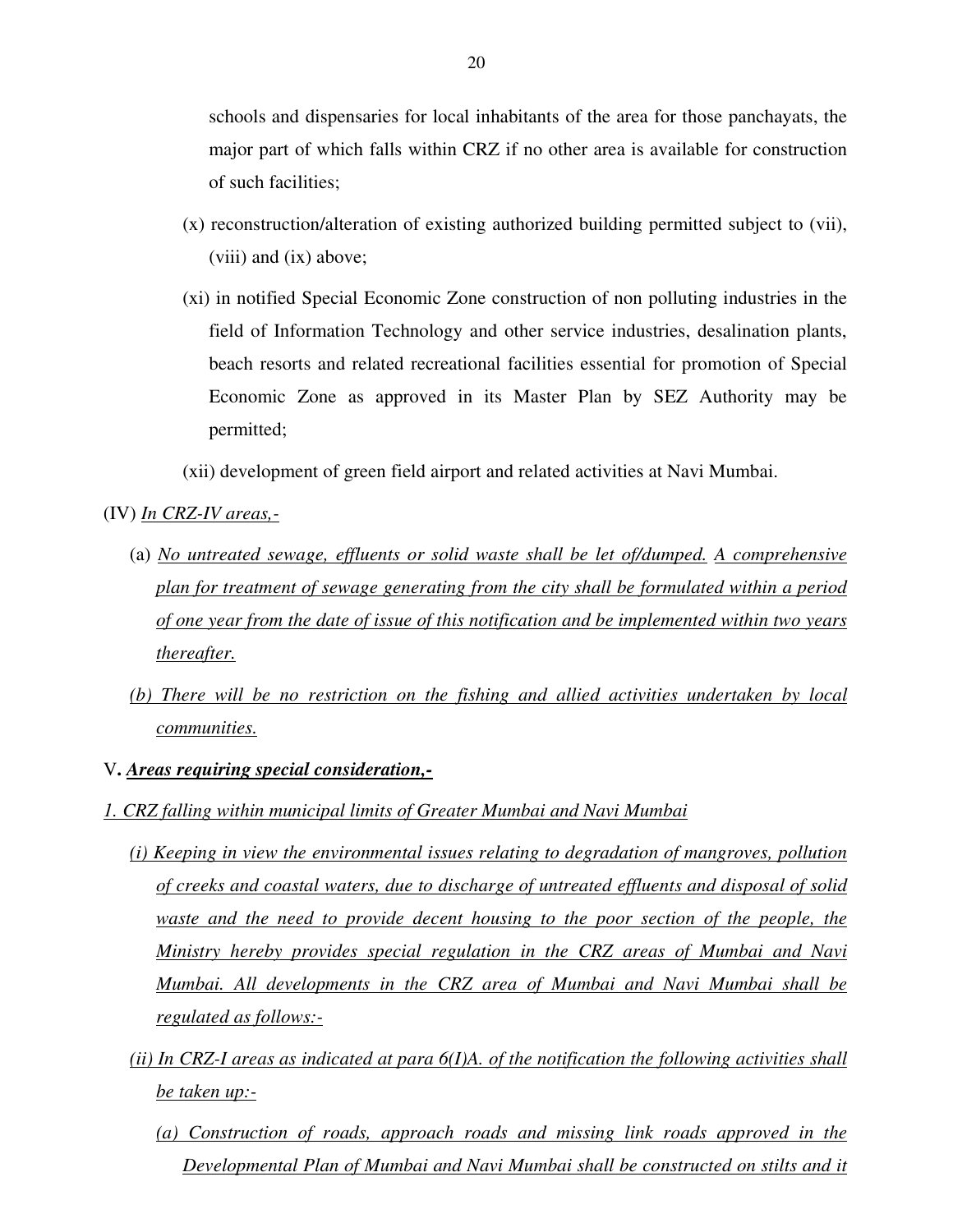*shall be ensured that the free flow of tidal water is not affected. Any mangroves destroyed during the construction process shall be afforested. Further, no benefit of CRZ-II shall accrue on the landward side of such constructed roads or approach roads;* 

- *(b) All mangrove areas shall be mapped in accordance with the Orders of Hon'ble High Court of Bombay in Writ Petition No.3246 of 2003. The Government of Maharashtra shall ensure all necessary protection and conservation measures for the identified mangrove areas;*
- *(c) The areas of archaeological importance and heritage site including island forts and forts shall be identified and suitable protection and conservation measures prepared within a period of one year from the date of issue of this notification;*
- *(d) No conventional solid waste, disposal site shall be located;*
- *(e) Development of green field airports in Navi Mumbai shall be undertaken subject to detailed scientific study for incorporating adequate environmental safeguard measures required for neutralizing damage to coastal environment as may be appropriate to the Navi Mumbai region;*
- *(f) State Government shall take all measures to protect the habitations and structures located on the seaward side of the hazard line. The measures shall include hard and soft methods undertaken after scientific studies.*
- *(g) No dredging/sand mining shall be carried out including in CRZ-V area. the exiting practice, if any, shall be discontinued with immediate effect.*
- *(h) The State Government shall take immediate measures to stop pollution of coastal areas and its water from discharge of untreated effluents, sewage and land run offs. An action plan as indicated at 3(vi) will be implemented.*

*(iii) In CRZ-II areas,-*

- *(a) The development/redevelopment shall be in accordance with the norms laid down in the town and country planning regulations as existed on the date of issue of this notification (existed means as on 19.2.1991);*
- *(b) Construction for redevelopment of specified buildings in some specific areas shall be undertaken with Floor Space Index/Floor Area Ratio as per recent town and country*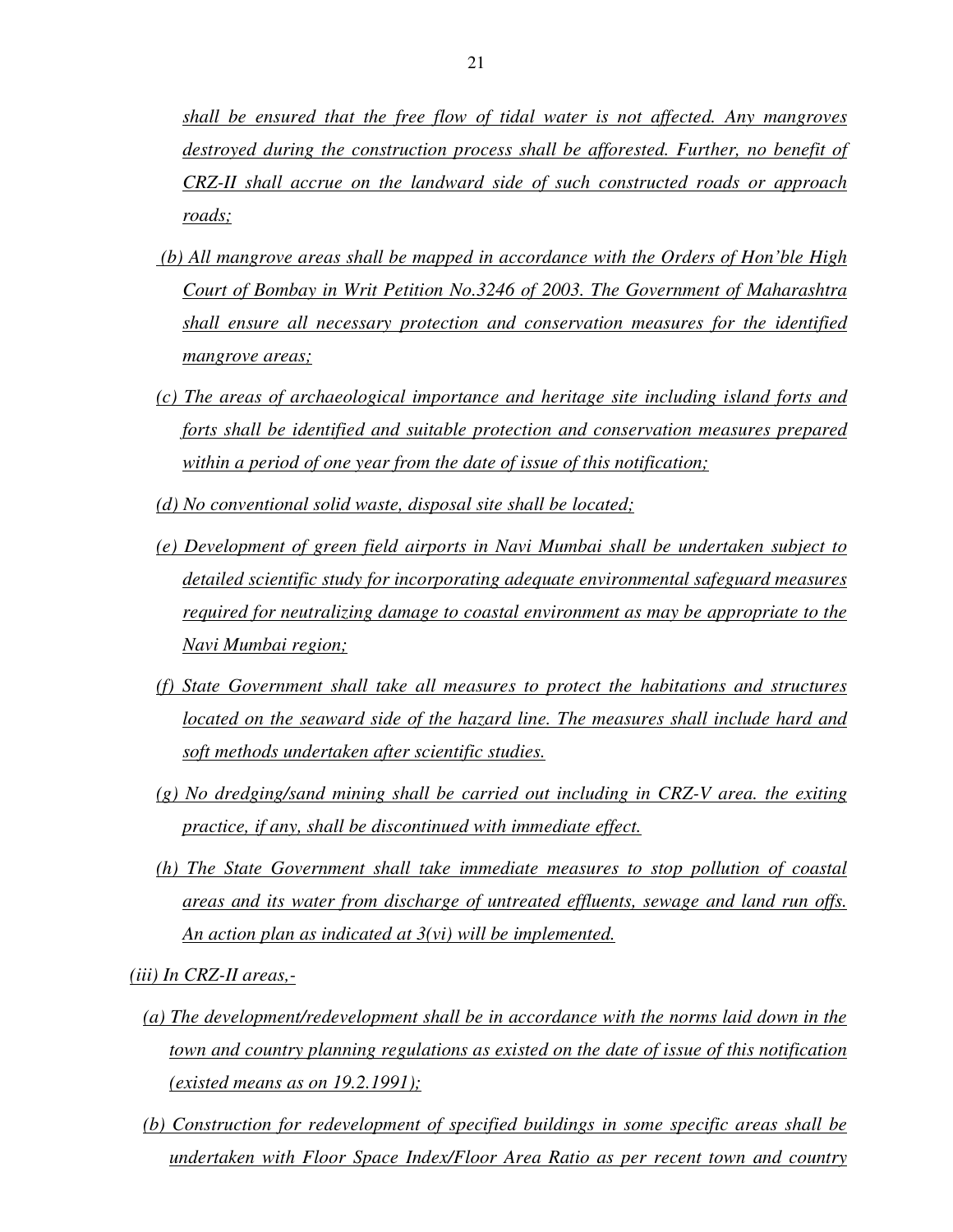*planning regulations subject to the condition that public finance is made available for such redevelopment schemes, so that such developments can be used for meeting the needs of existing household without compromising the ecological safety;*

- *(c) the slum rehabilitation scheme for providing housing for slums dwellers shall be undertaken as per local regulations with public finance;*
- *(d) all construction and township projects more than 20,000sq mts shall be approved in accordance with EIA Notification, 2006. In case of projects falling less than 20,000sq mts shall be approved by the concerned planning authorities in urban areas.*
- *(iv) In CRZ-III areas,-*
	- *(a) All open plots within CRZ-II shall be categorized as CRZ-III, i.e., no development zone;*
	- *(b) FSI upto 15% shall be allowed in respect of parks, playgrounds and other open spaces falling in CRZ-II, which were required to be classified as CRZ-II as per the approved CZMP. However, use of such vacant land shall be restricted to construction of civic amenities, stadium, gymnasium, etc., meant for recreational/sports related activities. Residential/commercial use of such open spaces shall not be permissible.*
- *2. CRZ for Kerala* 
	- *(i) All the islands in the backwaters of Kerala shall be covered under the CRZ notification.*
	- *(ii) The islands within the backwaters shall have 50mts CRZ area from the High Tide Line on the landward side.*
	- *(iii) Within 50mts from the HTL existing dwelling units of local communities can be repaired or reconstructed. No new constructions shall be carried out.*
	- *(iv) Beyond 50mtsfrom the HTL on the landward side, dwelling units of local communities can be constructed with the permission of the local panchayat.*
	- *(v) Foreshore facilities such as fishing jetty, fish drying yards, net mending yard, fishing processing by traditional methods, boat building yards, boat repairs etc., can be taken up within 0-50mts.*
- *3. CRZ of Goa*
	- *(i) The Government of Goa shall survey and map the fishing villages all along the Goa coast. Facilities required for fishing and fishery allied activities such as traditional fish*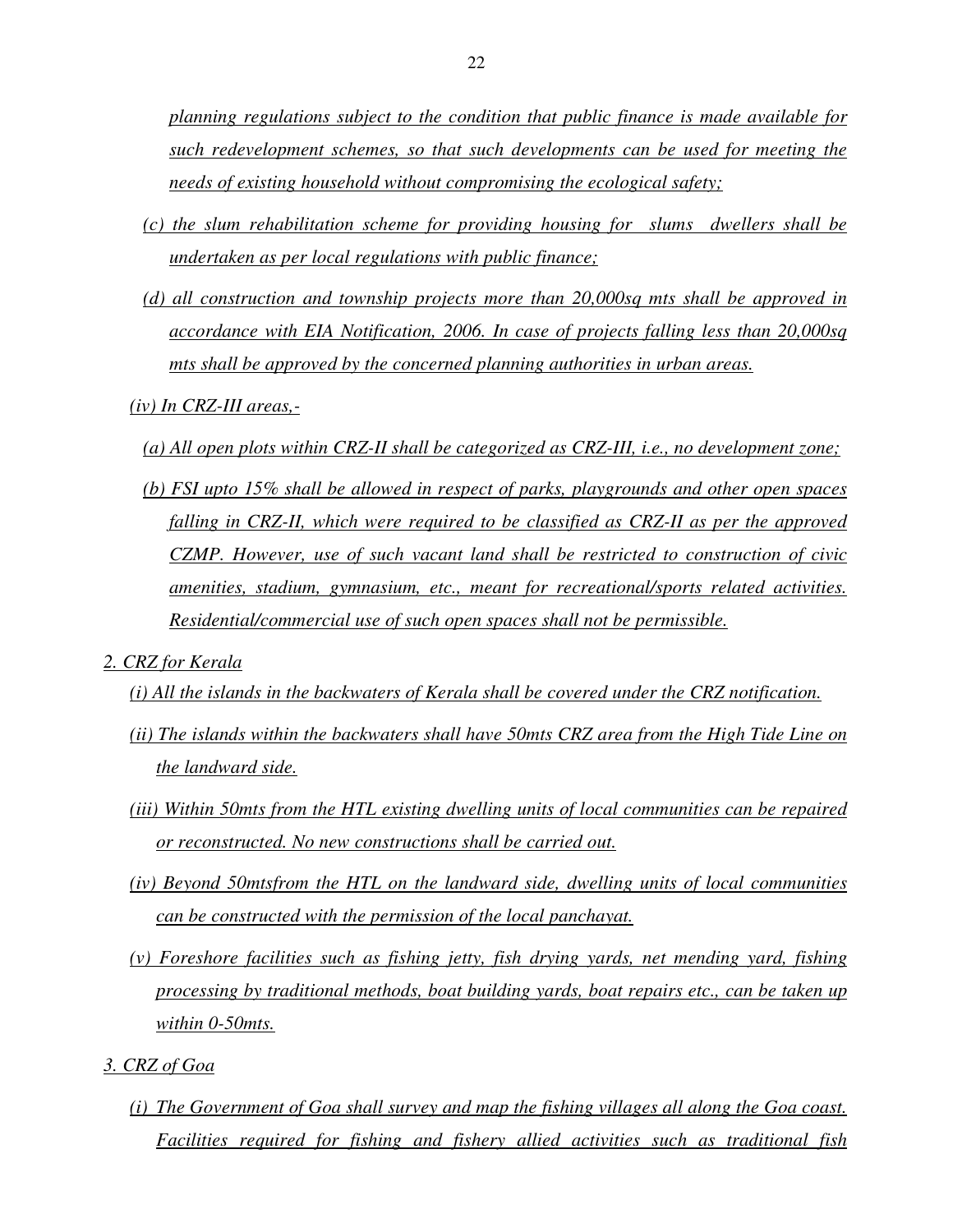*processing yards, boat building/repair yards, net mending yards, ice plants, ice storage, auction hall, jetties shall be provided.* 

- *(ii) Reconstruction, repair works of the structures of local communities shall be permissible in CRZ.*
- *(iii) The eco sensitive low lying areas which are influenced by tidal action known khazan lands shall be mapped. The mangroves along such khazan land shall be protected and a management plan for the Khazan land prepared. No developmental activities shall be permitted in the khazan land.*
- *(iv) Sand dunes, beach stretches along the bays and creeks shall be surveyed and mapped. No commercial activity shall be permitted on such sand dune areas.*
- *(v) The beaches such as Morjim, Galgiba and Agonda has been designated as turtle nesting sites and protected under Wildlife Protection Act, 1972. These areas shall be surveyed and management plan prepared for protection of these turtle nesting sites. No developmental activities shall be permitted in such turtle breeding areas.*
- *4. CRZ for Sunderbans and other ecologically important areas.*
	- *(a) The entire Sunderbans Bio-sphere and other identified ecologically important areas such as Gulf of Khambat and Gulf of Kutchchh in Gujarat, Malvan, Vasasi- Manori in Maharashtra, Achra-Ratnagiri, Karwar and Coondapur in Karnataka, Vembanad in Kerala, Bhaitarkanika in Orissa, Coringam, East Godavari and Krishna in Andhra Pradesh shall be declared as Critically Vulnerable Coastal Areas (CVCA).*
	- *(b) An integrated management plan shall be drawn up within a period of one year from the date of issue of this Notification keeping in view conservation and management of the mangroves, needs of local communities such as, dispensaries, schools, public rain shelters, community toilets, bridges, roads, jetties, water supply, drainage, sewerage and the impact of sea level rise.*
	- *(c) The Integrated Management Plan (IMP) for Sunderbans and for other ecologically important areas shall be approved and notified by the Ministry after obtaining the views of the public in accordance with Environment (Protection) Act, 1986.*
	- *(d) The notified IMP will be implemented in a time bound manner for which assistance shall be provided by the State and Central Government.*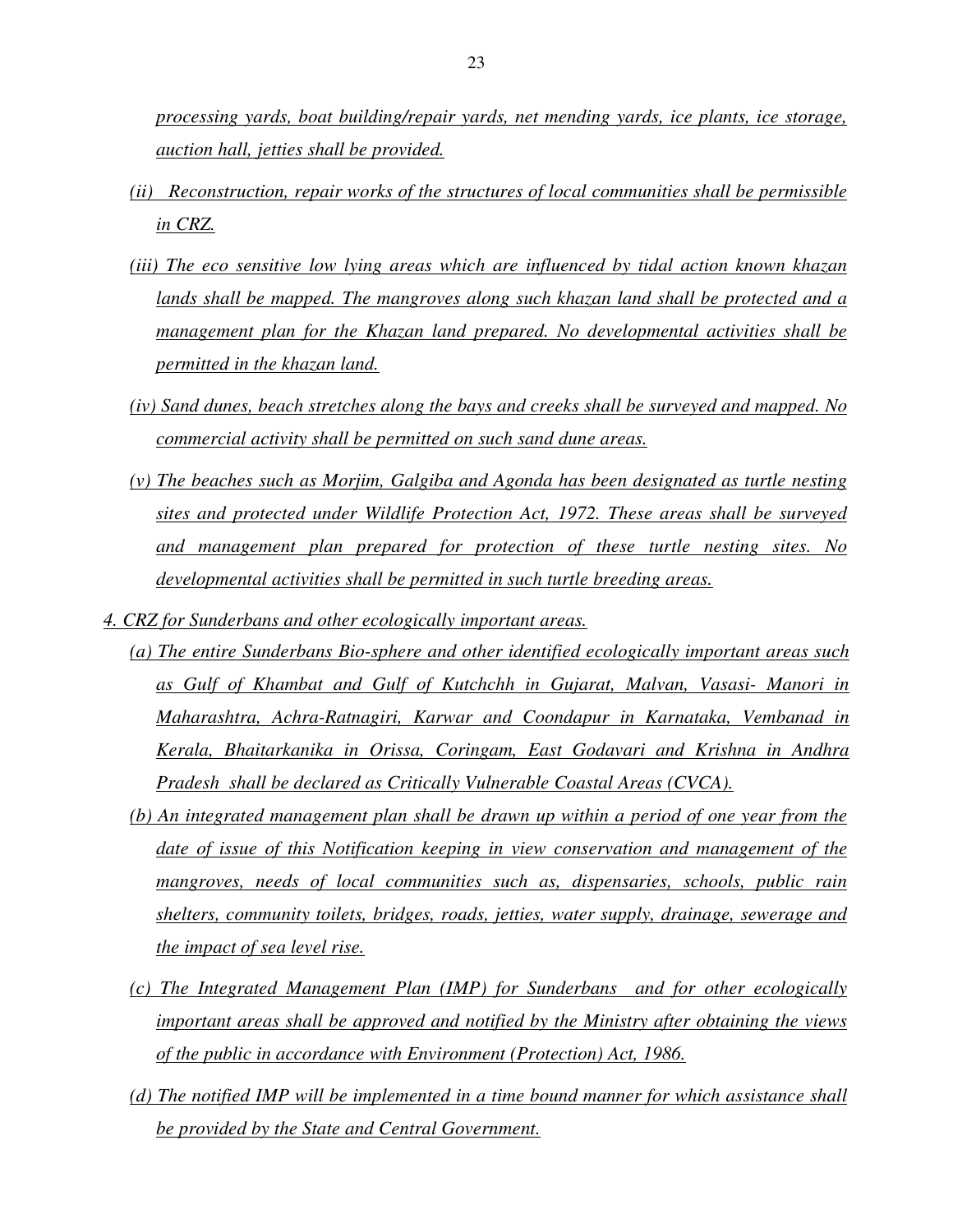*(e) Till such time the IMP are approved and notified, Construction of dispensaries, schools, public rain shelters, community toilets, bridges, roads, jetties, water supply, drainage, sewerage which are required for traditional inhabitants shall be permitted on a case to case basis, by the CZMA.* 

*[File No…….-IA-III]*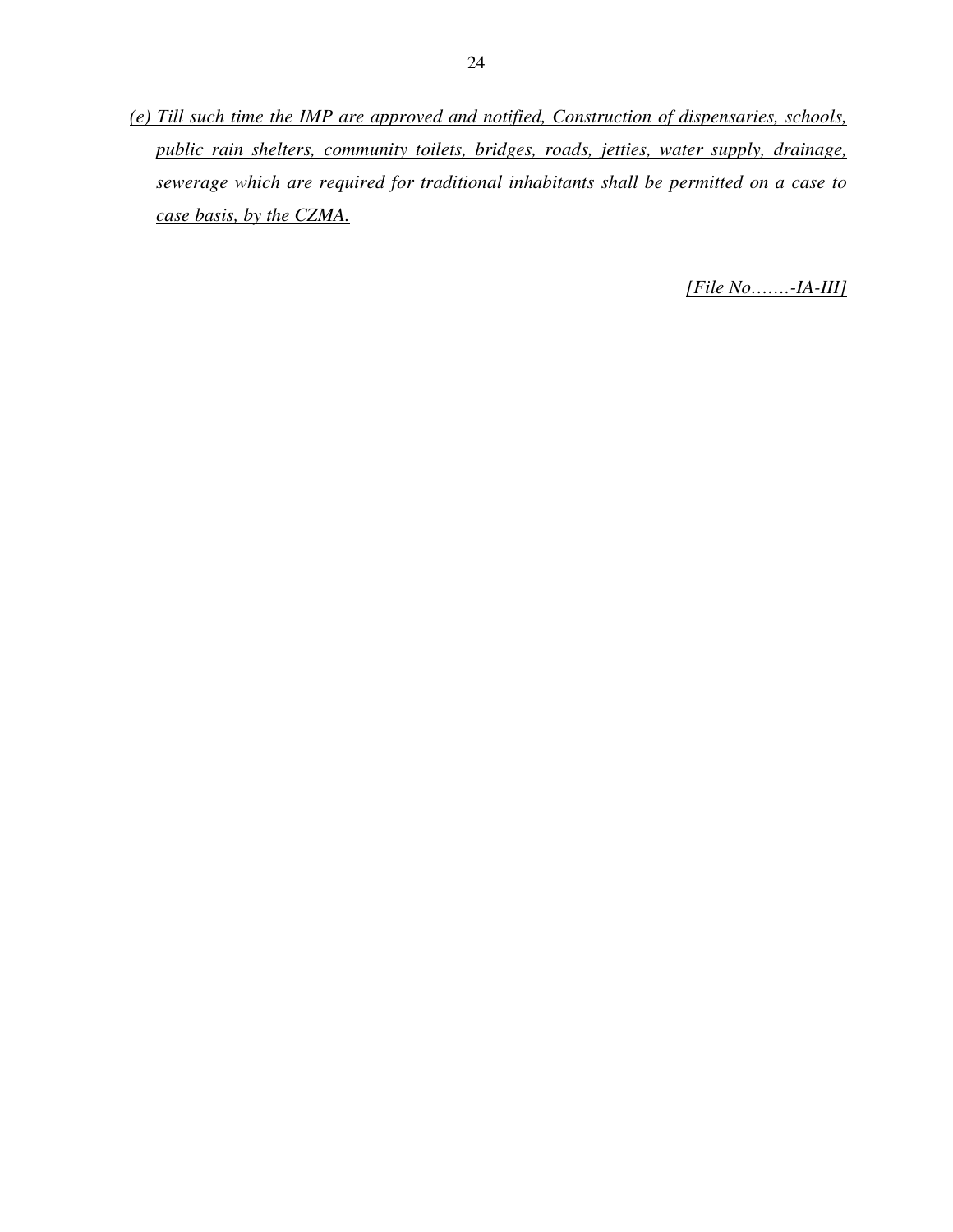# **ANNEXURE I**

# *GUIDELINES FOR PREPARATION OF COASTAL ZONE MANAGEMENT PLANS*

## *I. A. Demarcation of High Tide Line*

- *1. Demarcation of High Tide Line (HTL) and Low Tide Line (LTL) shall be carried out by one of the agencies authorized by MoEF based on the recommendations of the National Centre for Sustainable Coastal Zone (NCSCZ).*
- *2. Demarcation of the HTL/LTL shall be made on the Coastal Zone Management (CZM) Maps of scale 1:25,000 prepared by the agencies identified by the Central Government.*
- *3. Local level CZM Maps shall be prepared for use of officials of local bodies for determination of the CRZ. The local level CZM Maps will be prepared on a Cadastral scale in accordance with the CZM Maps approved by the Central Government.*
- *B. Preparation of CZM Maps*
- *4. Base Maps of 1:25,000 scale will be acquired from the Survey of India (SOI). Wherever 1:25,000 maps are not available, 1:50,000 maps will be enlarged to 1:25,000 for the purpose of base map preparation. These maps will be of the standard specification given below:*

 *Unit : 7.5 minutes X 7.5minutes*

 *Numbering : Survey of India Sheet Numbering System*

 *Horizontal Datum : Everest or WGS 84*

 *Vertical Datum : Mean Sea Level (MSL)*

 *Topography : Topography in the SOI maps will be updated using latest satellite imageries/aerial photographs* 

- *5. The High Water Level (HWL) and Low Water Level (LWL) marked on the Base maps will be transferred to the CZM maps. Coastal geomorphological signatures in the field/satellite imageries/aerial photographs will be used for appropriate adjustment, in the HWL/LWL for demarcating HTL/LTL in accordance with the CRZ Notification. This will be done by the agencies identified by the Central Government.*
- *6. The following geomorphological features will be considered while demarcating in HTL/LTL: Landward (monsoonal) crest in the case of sandy beaches Rocks, Headlands, Cliffs*

 *Seawalls/revetments/embankments*

*7. 500 meter and 200 metre lines will be demarcated with respect of HTL.*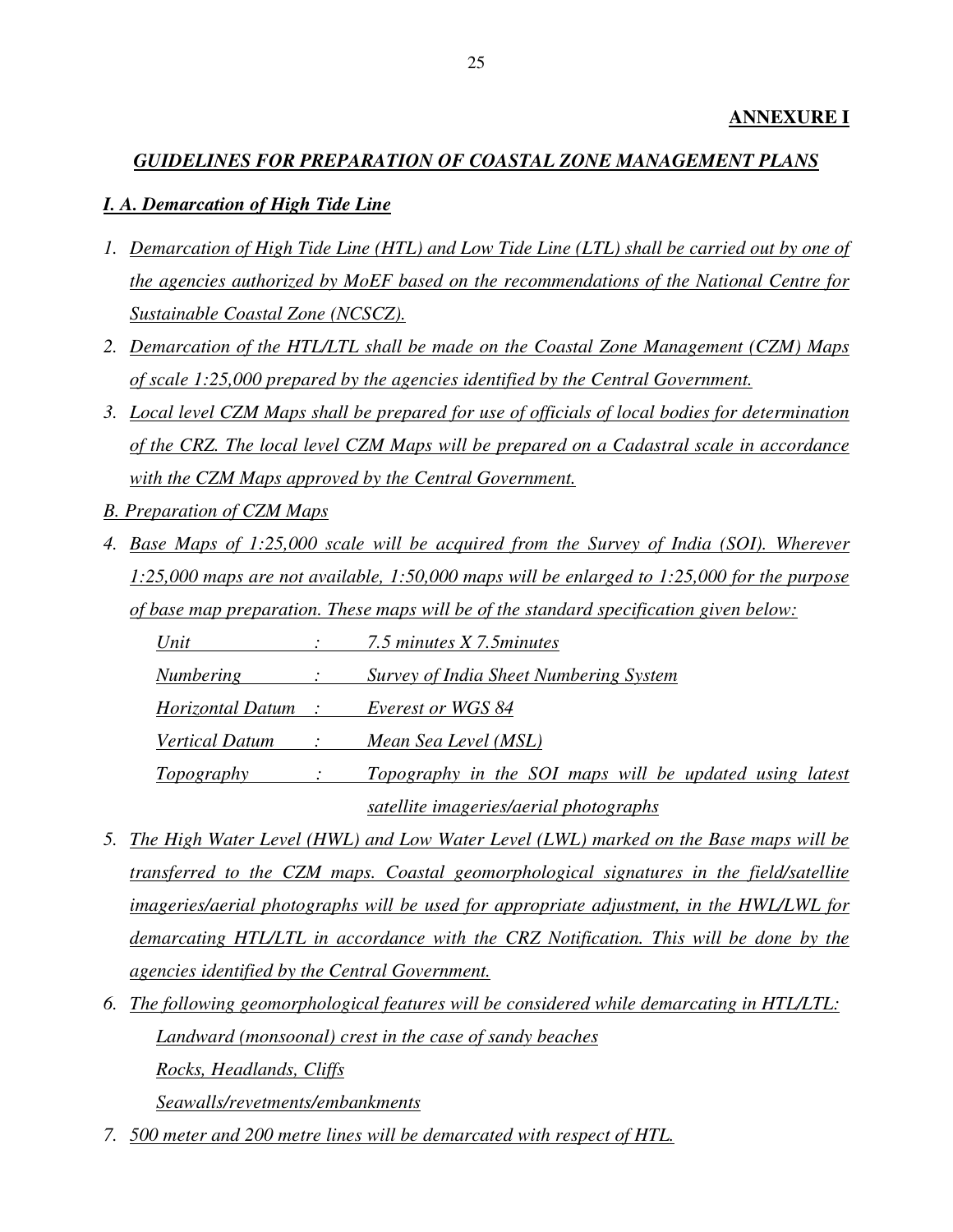- *8. HTL (as defined in the CRZ Notification) and LTL will also be demarcated in the CZM maps along the banks of tidal influenced inland water bodies with the help of the geomorphological signatures/features.*
- *9. Classification of different coastal zones will be done as per the CRZ Notification*
- *10. Standard national/international colour codes will be used to highlight sub-classification of data.*
- *C. Local level CZM Maps*

 *Local level CZM Maps are for the use of local bodies and other agencies to facilitate implementation of the Coastal Zone Management Plans*

- *11.Cadastral (village) maps in 1:3960 or the nearest scale, will be used as the base maps.*
- *12.These maps are available with revenue Authorities and are prepared as per standard norms.*
- *13.HTL (as defined in the CRZ Notification) and LTL will be demarcated in the cadastral map based on detailed physical verification using coastal geomorphological signatures/features in accordance with the CZM Maps approved by the Central Government.*
- *14. 500metre and 200metre lines will be demarcated with respect to the HTL thus marked.*
- *15.HTL (as defined in the CRZ Notification, 1991) and LTL will also be demarcated along the banks of tidal influenced inland water bodies with the help of geomorphological signatures/features.*
- *16.Classifications will be transferred into local level CZM maps from the CZM Maps.*
- *17. Symbols will be adopted from CZM Maps.*
- *18.Colour codes as given in CZM Maps will be used.*
- *19.Demarcation of cadastral maps will be done by local agencies approved by the Central Government. The local agencies shall work under the guidance of the concerned State/Union territory Coastal Zone Management Authorities.*
- *D. Hazard mapping:-*

## *II. Classification of CRZ areas*

- *1. The CZM Maps shall be prepared in accordance with para 5 of the CRZ Notification demarcating CRZ I, II, III, IV and V.*
- *2. The CZM Maps shall clearly demarcate the land use plan of the area and lists out the CRZ-I areas. All the CRZ-I areas listed under para 7(I)A and B shall be clearly demarcated and colour codes given so that each of the CRZ-I areas can be clearly identified.*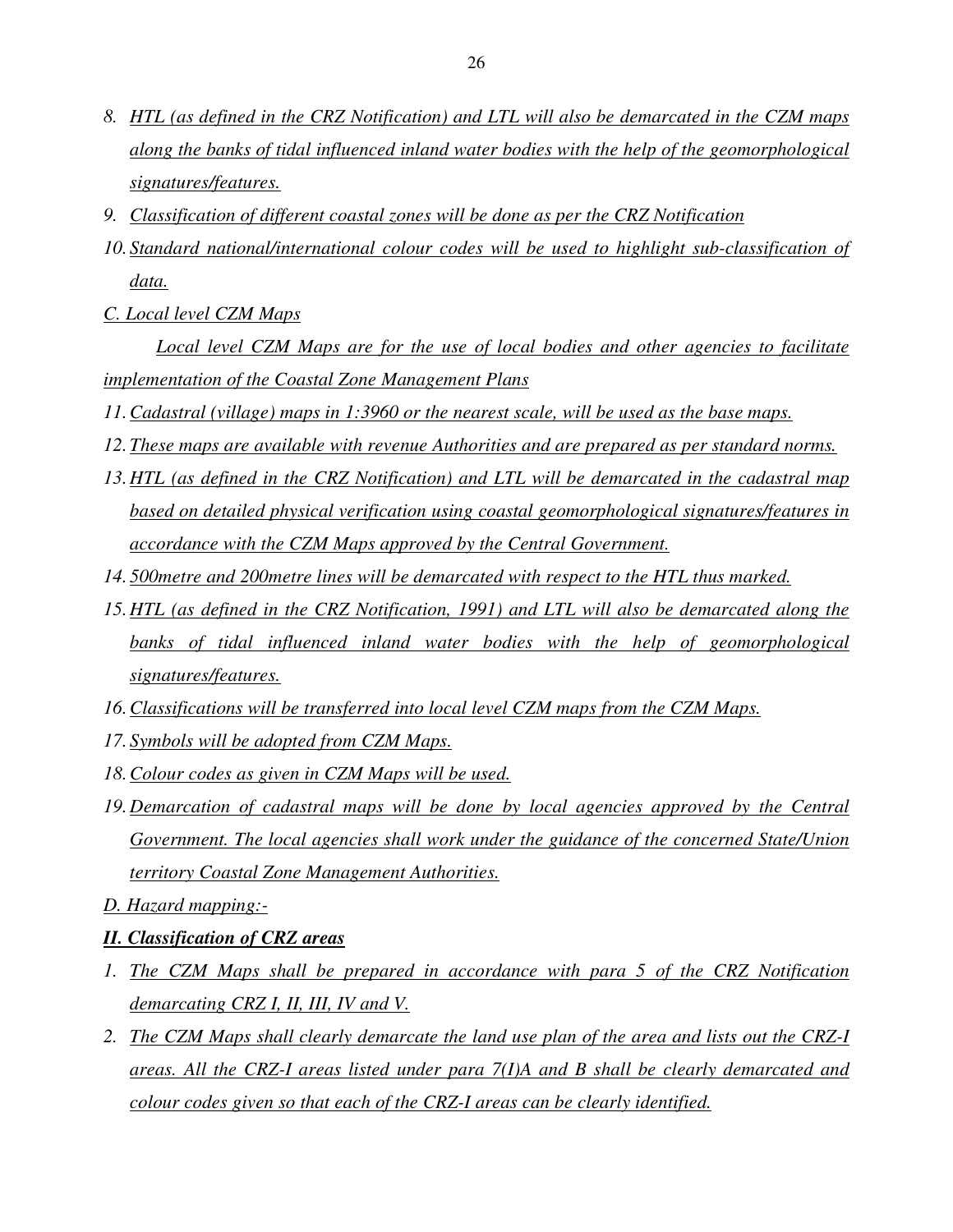- *3. Buffer zone along mangrove areas of more than 10,000 sq mts shall be stipulated with a different colour distinguishing from the mangrove area. The buffer zone shall also be classified as CRZ-I area.*
- *4. The hazard line to be drawn up by MoEF shall be superimposed on the CZM maps in 1:25,000 scale and also on the cadastral scale maps.*
- *5. The CRZ-II areas shall be those areas which have been substantially built-up with a ratio of built-up plots to that of total plots is more than 50%. Further, such areas fall within the criteria listed under para 7(II).*
- *6. In the CRZ-III areas, the fishing villages, common properties of the fishermen communities, fishing jetties, fish drying platforms/areas infrastructure facilities of fishing and local communities such as dispensaries, roads, schools, etc., shall be indicated on the cadastral scale maps.*
- *7. The water areas of CRZ IV shall be demarcated and clearly demarcated if the water body is sea, lagoon, backwater, creek, bay, estuary. For such classification of the water bodies the terminology used by Naval Hydrographic Office shall be relied upon.*
- *8. The fishing Zones in the water bodies and the fish breeding areas shall be clearly marked.*
- *9. The water area shall be demarcated indicating the pollution levels as per Central Pollution Control Board standards on water quality.*
- *10.In the CRZ V areas the land use maps shall be superimposed on the Coastal Zone Management Plan and clearly demarcating the CRZ I, II, III, IV. The existing authorized developments on the sea ward side shall be clearly demarcated.*
- *11.The features like cyclone shelters, rain shelters, helipads and other infrastructure including road network may be clearly indicated on the CZM Maps for the purpose of rescue and relief operations during cyclones, storms, tsunami etc.*

## *III. Revision of Coastal Zone Management Plans*

- 1. Whenever there is a doubt the concerned State/Union territory Coastal Zone Management *Authority shall refer the matter to the National Centre for Sustainable Coastal Zone who will verify the CZMP based on latest satellite imagery and ground truthing. The rectified map would be submitted to MoEF for its record.*
- *2. Keeping in view the dynamic nature of the coast the CZM Maps shall be revised once in five years.*
- *IV. Public Views on the CZMP.*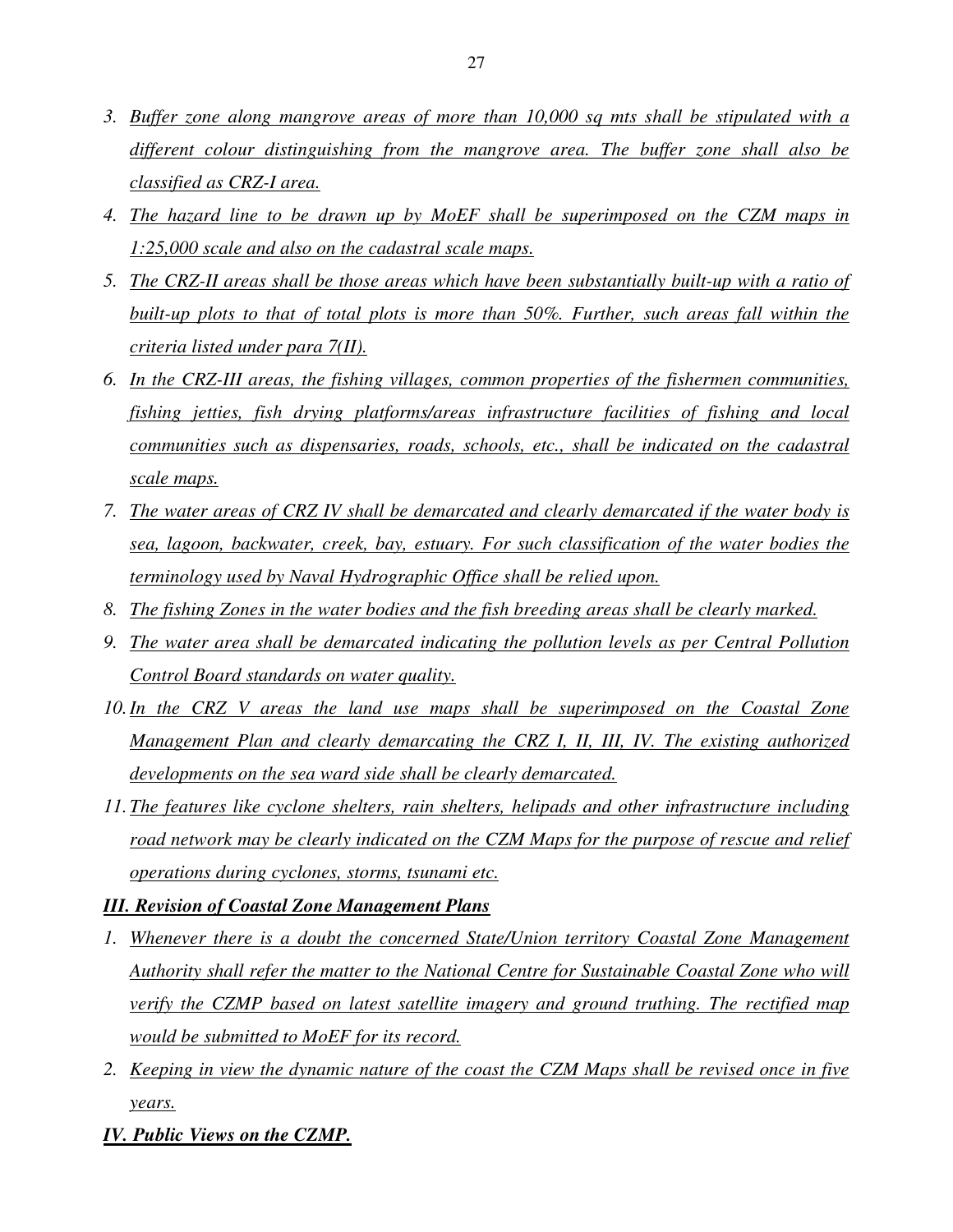- *a) The draft CZMPs prepared shall be given wide publicity and suggestions and objections received in accordance with the EPA 1986.*
- *b) Based on the suggestions and objections received the CZMPs shall be revised and approval of MoEF shall be obtained.*
- *c) The approved CZMP shall be put up on the website of MoEF, concerned website of the State, UT CZMA and hard copy made available in the panchayat office, District collector office etc.*

*\*\*\*\**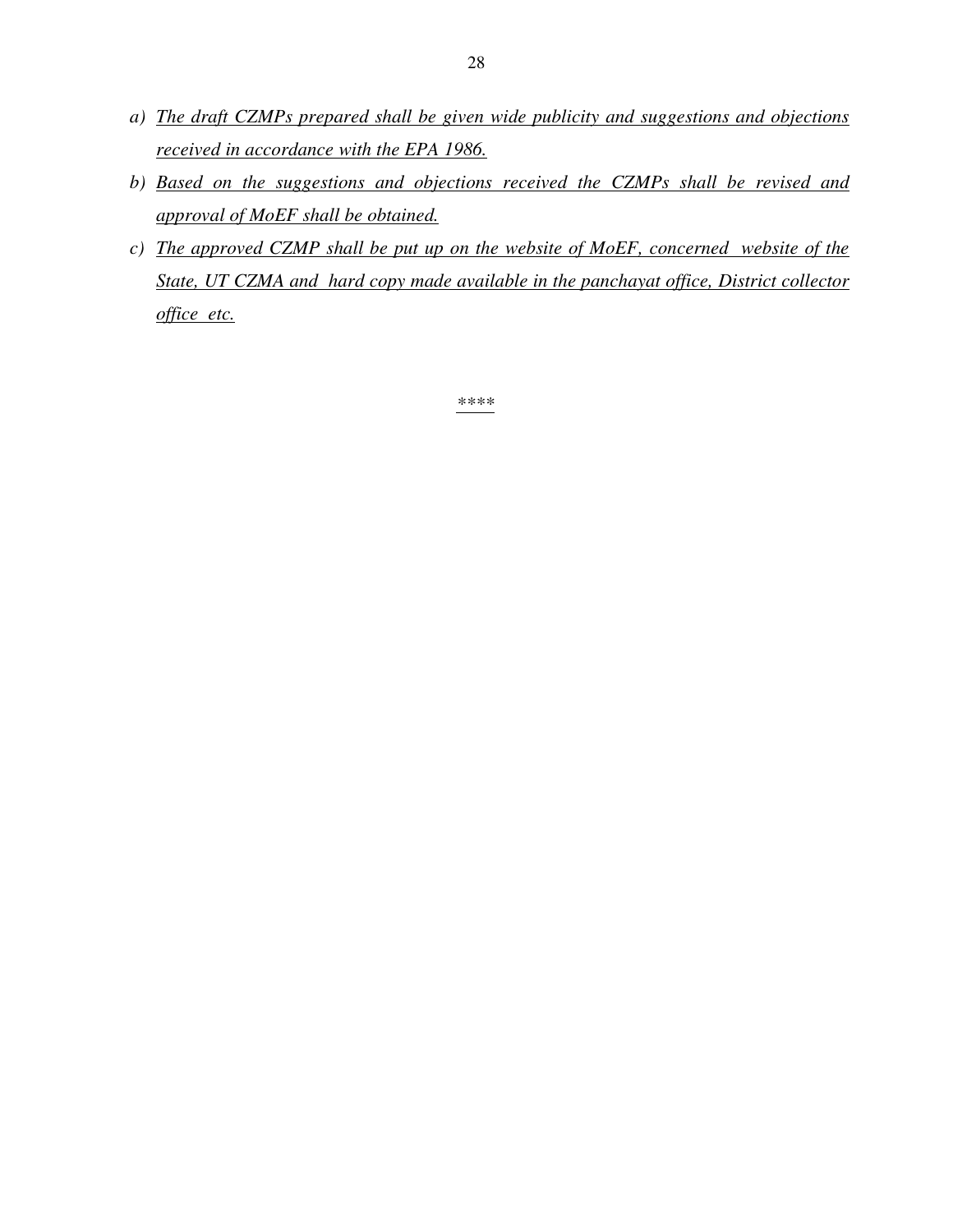# **Annexure-II**

## **[See paragraph 3, sub paragraph 3(ii)(b)]**

List of petroleum and chemical products permitted for storage in [SPCZ except SPCZ -I(i)]

- (i) Crude oil;
- (ii) Liquefied Petroleum Gas;
- (iii) Motor spirit;
- (iv) Kerosene;
- (v) Aviation fuel;
- (vi) High speed diesel;
- (vii) Lubricating oil;
- (viii) Butane;
- (ix) Propane;
- (x) Compressed Natural Gas;
- (xi) Naphtha;
- (xii) Furnace oil;
- (xiii) Low Sulphur Heavy Stock;
- (xiv) Liquefied Natural Gas;
- (xv) Fertilizers and raw materials for manufacture of fertilizers.

**\*\*\*\***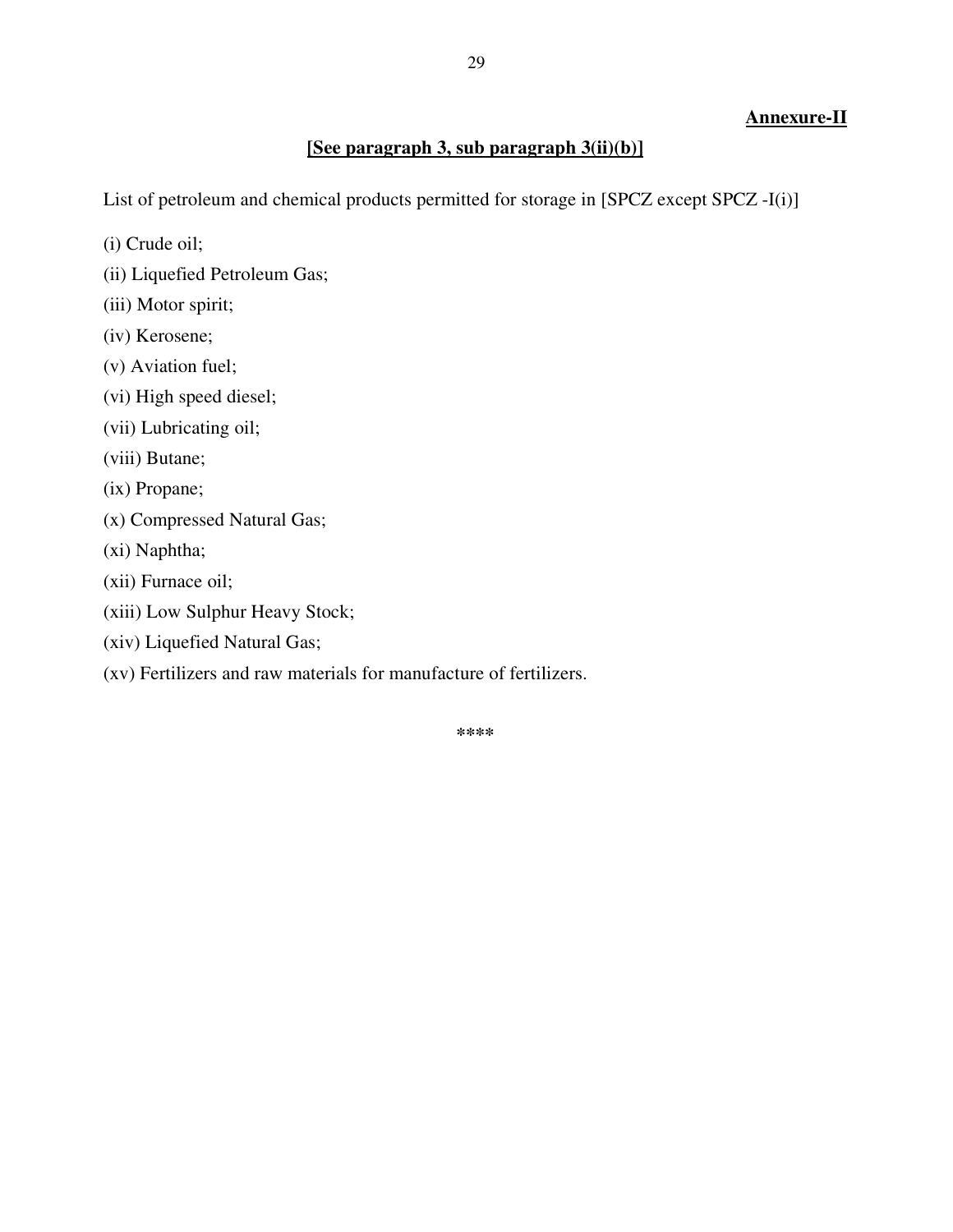#### **Annexure-III**

# **Guidelines for development of beach resorts/hotels in the designated areas of SPCZ-III and SPCZ-II for temporary occupation of tourist/visitors with prior approval of the Ministry of Environment and Forests**

- I. Construction of beach resorts/hotels with prior approval of MoEF in designated areas of SPCZ-II and III for temporary occupation of tourist/visitors shall be subject to the following conditions:
	- *a) The project proponent shall not undertake any construction on the seaward side of hazard line and between Low Tide Line and High Tide Line;*
	- b) Provided that the Central Government may after taking into account the geographical features and overall Coastal Zone Management Plans, and for reasons to be recorded in writing, permit any construction subject to such conditions and restrictions as it may deem fit;
	- c) Live fencing and barbed wire fencing with vegetative cover may be allowed around private properties subject to the condition that such fencing shall in no way hamper public access to the beach;
	- d) No flattening of sand dunes shall be carried out;
	- e) No permanent structures for sports facilities shall be permitted except construction of goal posts, net posts and lamp posts;
	- f) Construction of basement may be allowed subject to the condition that no objection certification is obtained from the State Ground Water Authority to the effect that such construction will not adversely affect fee flow of groundwater in that area. The State Ground Water Authority shall take into consideration the guidelines issued by Central Government before granting such no objection certificate;
	- g) Though no construction is allowed in the no development zone for the purposes of calculation of Floor Space Index, the area of entire plot including the portion which falls within the no development zone shall be taken into account;
	- h) The total plot size shall not be less than 0.4 hectares and the total covered area on all floors shall not exceed 33 percent of the plot size i.e.., the Floor Space Index shall not exceed 0.33. The open area shall be suitably landscaped with appropriate vegetal cover;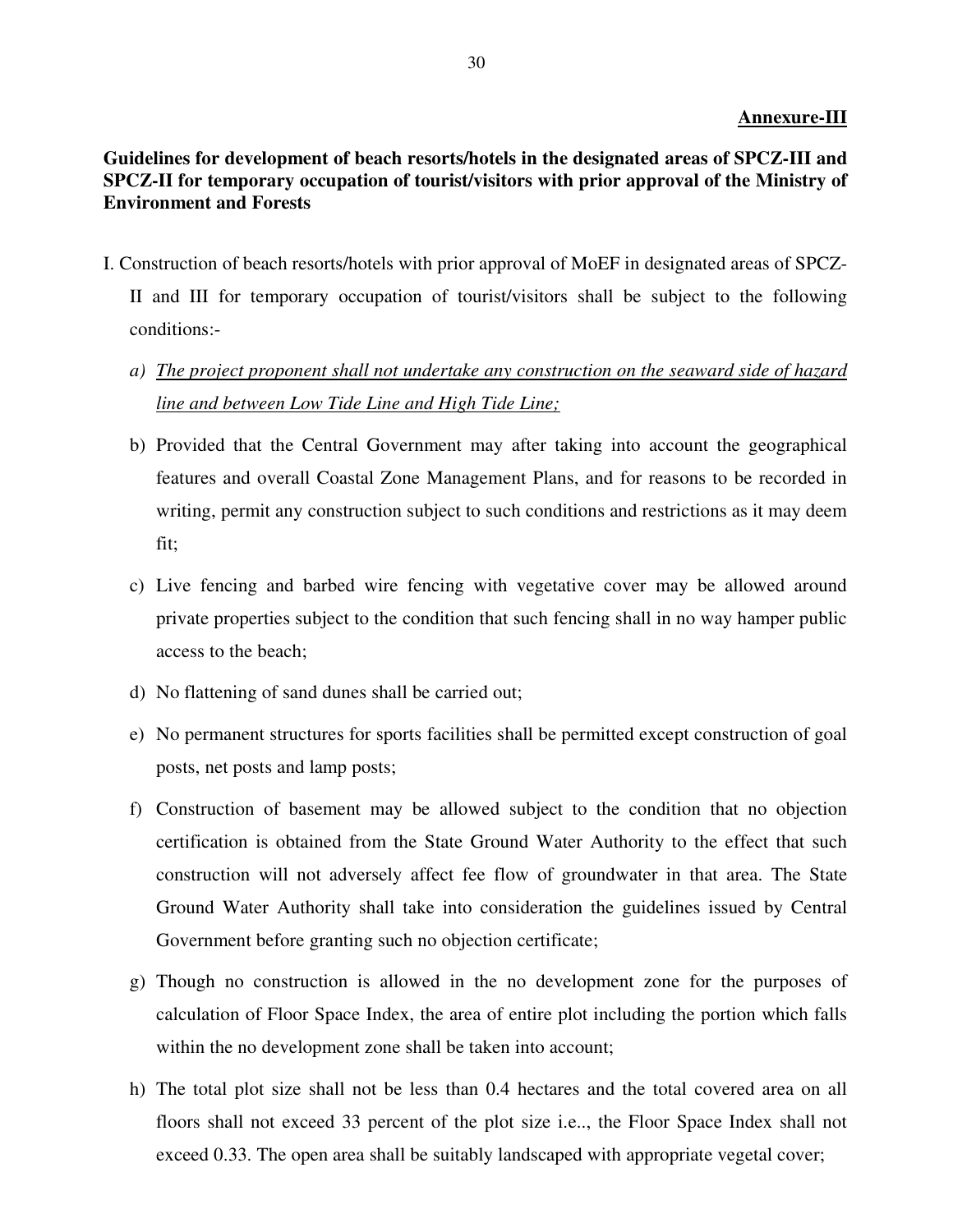- i) The construction shall be consistent with the surrounding landscape and local architectural style;
- j) The overall height of construction upto the highest ridge of the roof, shall not exceed 9metres and the construction shall not be more than two floors (ground floor plus one upper floor);
- k) Groundwater shall not be tapped within 200metre of the High Tide Line; within the 200metre 500metre zone it can be tapped only with the concurrence of the Central/State Ground Water Board;
- l) Extraction of sand, leveling or digging of sandy stretches except for structural foundation of building, swimming pool shall not be permitted within 500metres of the High Tide Line;
- m) The quality of treated effluents, solid wastes, emissions and noise levels etc., from the project area must conform to the standards laid down by the competent authorities including the Central/State Pollution Control Board and under the Environment (Protection) Act, 1986;
- n) Necessary arrangements for the treatment of the effluents and solid wastes must be made. It must be ensured that the untreated effluents and solid wastes are not discharged into the water or on the beach; and no effluent/solid waste shall be discharged on the beach;
- o) To allow public access to the beach, atleast a gap of 20metres width shall be provided between any two hotels/beach resorts; and in no case shall gaps be less than 500metres apart; and
- p) If the project involves diversion of forestland for non-forest purposes, clearance as required under the Forest (Conservation) Act, 1980 shall be obtained. The requirements of other Central and State laws as applicable to the project shall be met with;
- q) Approval of the State/Union territory Tourism Department shall be obtained.
- II. In ecologically sensitive areas (such as marine parks, mangroves, coral reefs, breeding and spawning grounds of fish, wildlife habitats and such other area as may be notified by the Central/State Government Union territories) construction of beach resorts/hotels shall not be permitted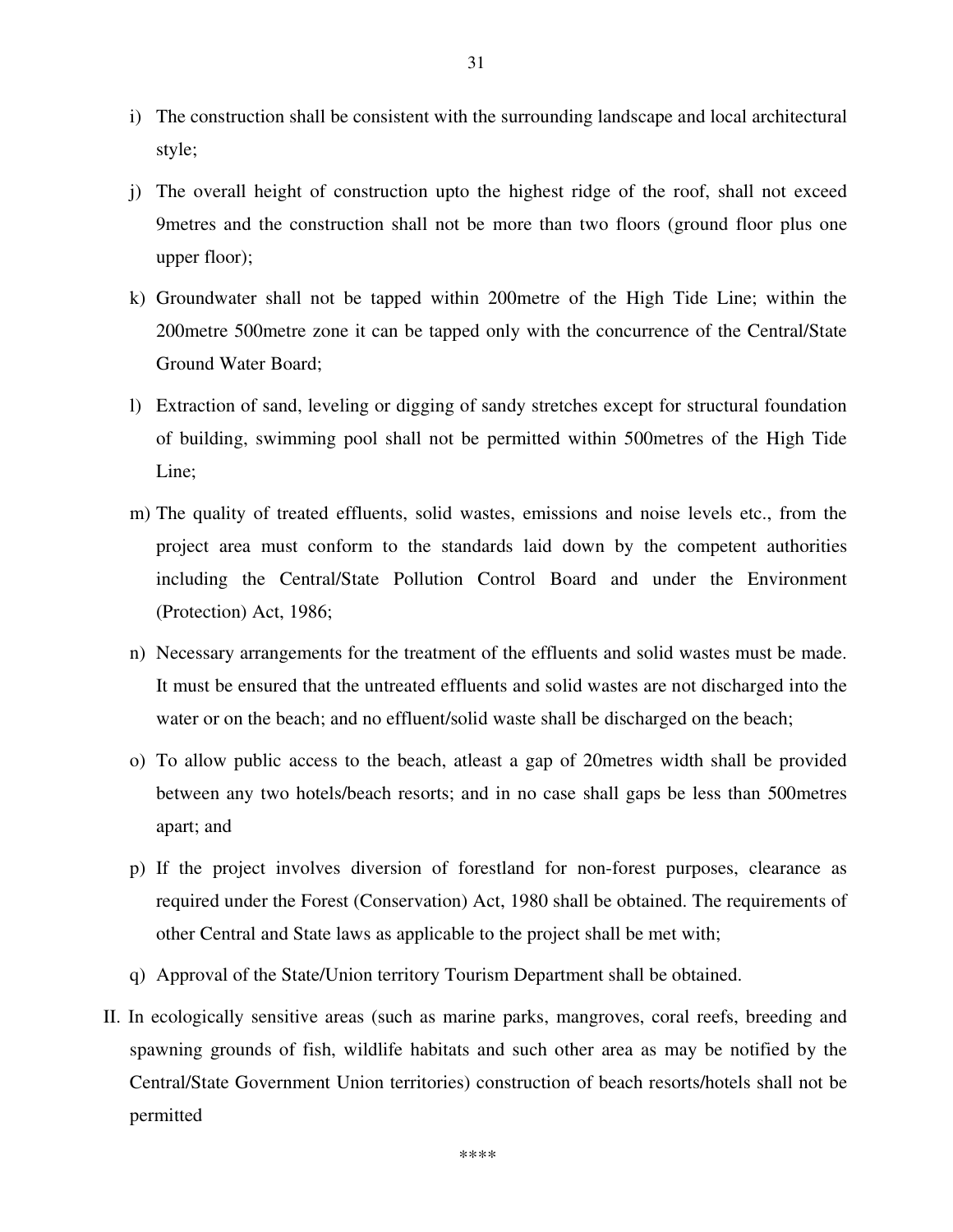#### **Annexure-IV**

# *Form-I for seeking clearance for project attracting CRZ Notification*

*Basic information:* 

*Name of the Project:-* 

*Location/site alternatives under consideration:-* 

*Size of the project (in terms of total area) :-* 

*CRZ classification of the area :-* 

*Expected cost of the project:-* 

*Contact Information:-* 

*(II) Activity* 

*1. Construction, operation or decommissioning of the Project involving actions, which will cause physical changes in the locality (topography, land use, changes in water bodies, etc.)* 

| $S$ .No. | Information/Checklist confirmation                                                                                                                                | Yes/No | Details<br>thereof<br>(with)<br>approximate quantities /rates,<br>wherever possible) with source<br>of information data |
|----------|-------------------------------------------------------------------------------------------------------------------------------------------------------------------|--------|-------------------------------------------------------------------------------------------------------------------------|
| 1.1      | Permanent or temporary change in land use, land<br>cover or topography including increase in<br>intensity of land use (with respect to local<br>land<br>use plan) |        |                                                                                                                         |
| 1.2      | Details of CRZ classification as per the approved<br>Coastal Zone Management Plan?                                                                                |        |                                                                                                                         |
| 1.3      | Whether located in CRZ-I area?                                                                                                                                    |        |                                                                                                                         |
| 1.4      | The distance from the CRZ-I areas.                                                                                                                                |        |                                                                                                                         |
| 1.5      | Whether located within the hazard zone as mapped<br>by MoEF?                                                                                                      |        |                                                                                                                         |
| 1.6      | Whether the area is prone to cyclone, tsunami,<br>tidal surge, subduction, earthquake etc.?                                                                       |        |                                                                                                                         |
| 1.7      | Whether the area is prone for saltwater ingress?                                                                                                                  |        |                                                                                                                         |
| 1.8      | Clearance of existing land, vegetation and<br>buildings?                                                                                                          |        |                                                                                                                         |
| 1.9      | Creation of new land uses?                                                                                                                                        |        |                                                                                                                         |
| 1.10     | Pre-construction investigations e.g. bore hole, soil<br>testing?                                                                                                  |        |                                                                                                                         |
| 1.11     | Construction works?                                                                                                                                               |        |                                                                                                                         |
| 1.12     | Demolition works?                                                                                                                                                 |        |                                                                                                                         |
| 1.13     | Temporary sites used for construction works or<br>housing of construction workers?                                                                                |        |                                                                                                                         |
| 1.14     | Above<br>buildings,<br>ground<br>structures<br>or                                                                                                                 |        |                                                                                                                         |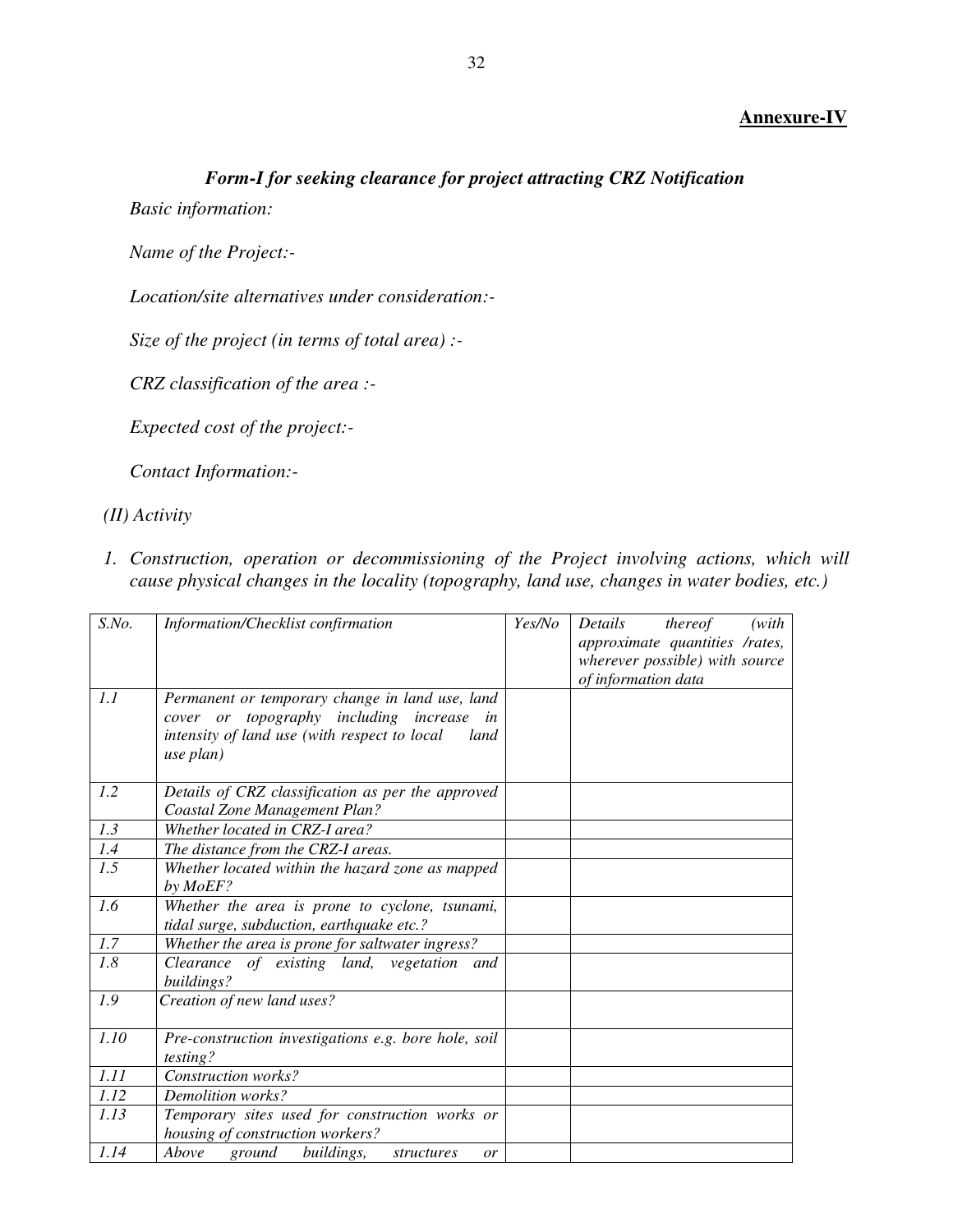|      | earthworks including linear structures, cut and                                                                                           |  |
|------|-------------------------------------------------------------------------------------------------------------------------------------------|--|
|      | fill or excavations                                                                                                                       |  |
| 1.15 | Underground<br>works<br>including<br>mining<br>or<br>tunneling?                                                                           |  |
| 1.16 | <b>Reclamation works?</b>                                                                                                                 |  |
| 1.17 | Dredging/reclamation/land<br>filling/disposal<br>of<br>dredged material etc.?                                                             |  |
| 1.18 | Offshore structures?                                                                                                                      |  |
| 1.19 | Production and manufacturing processes?                                                                                                   |  |
| 1.20 | Facilities for storage of goods or materials?                                                                                             |  |
| 1.21 | Facilities for treatment or disposal of solid waste<br>or liquid effluents?                                                               |  |
| 1.22 | Facilities for long term housing of operational<br>workers?                                                                               |  |
| 1.23 | New road, rail or sea traffic during construction<br>or operation?                                                                        |  |
| 1.24 | New road, rail, air waterborne or other transport<br>infrastructure including new or altered routes and<br>stations, ports, airports etc? |  |
| 1.25 | Closure or diversion of existing transport routes<br>or infrastructure leading to changes in traffic<br>movements?                        |  |
| 1.26 | New or diverted transmission lines or pipelines?                                                                                          |  |
| 1.27 | Impoundment, damming, culverting, realignment<br>or other changes to the hydrology of watercourses<br>or aquifers?                        |  |
| 1.28 | Stream and river crossings?                                                                                                               |  |
| 1.29 | Abstraction or transfers of water form ground or<br>surface waters?                                                                       |  |
| 1.30 | Changes in water bodies or the land surface<br>affecting drainage or run-off?                                                             |  |
| 1.31 | of personnel<br>Transport<br>for<br><i>or</i><br>materials<br>construction, operation or decommissioning?                                 |  |
| 1.32 | Long-term dismantling or decommissioning or<br>restoration works?                                                                         |  |
| 1.33 | Ongoing activity during decommissioning which<br>could have an impact on the environment?                                                 |  |
| 1.34 | Influx of people to an area in either temporarily or<br>permanently?                                                                      |  |
| 1.35 | Introduction of alien species?                                                                                                            |  |
| 1.36 | Loss of native species or genetic diversity?                                                                                              |  |
| 1.37 | Any other actions?                                                                                                                        |  |

*2. Use of Natural resources for construction or operation of the Project (such as land, water, materials or energy, especially any resources which are non-renewable or in short supply):* 

| S. No. | Information/checklist confirmation          | Yes/No | Details thereof (with approximate     |
|--------|---------------------------------------------|--------|---------------------------------------|
|        |                                             |        | quantities /rates, wherever possible) |
|        |                                             |        | with source of information data       |
| 2.1    | Land especially undeveloped or agricultural |        |                                       |
|        | land (ha)                                   |        |                                       |
| 2.2    | Water (expected source & competing users)   |        |                                       |
|        | unit: KLD                                   |        |                                       |
| 2.3    | Minerals (MT)                               |        |                                       |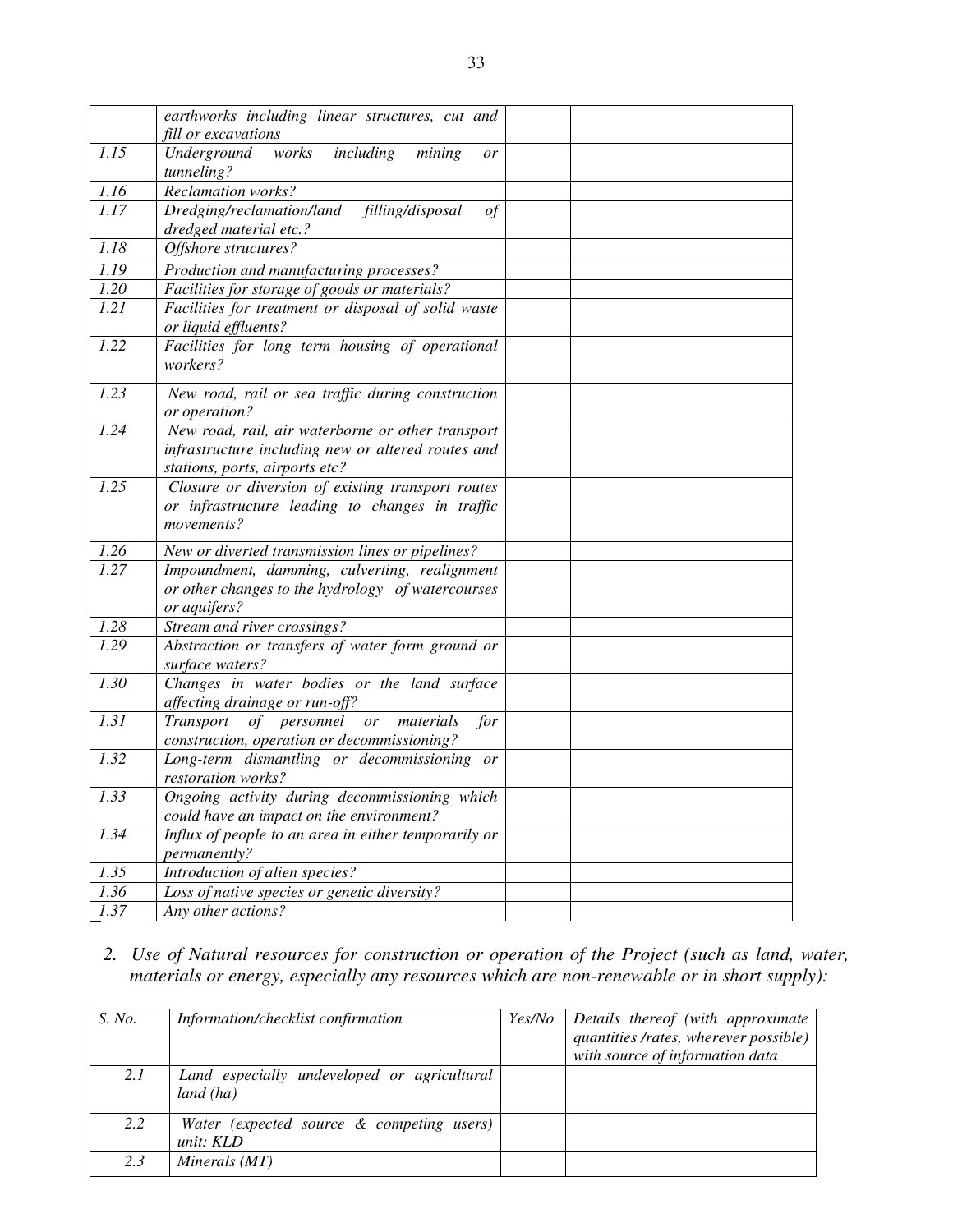| 2.4 | Construction material – stone, aggregates,<br>sand/soil (expected source $-MT$ )                 |  |
|-----|--------------------------------------------------------------------------------------------------|--|
| 2.5 | Forests and timber (source $-MT$ )                                                               |  |
| 2.6 | Energy including electricity and fuels (source,<br>competing users) Unit: fuel (MT), energy (MW) |  |
| 2.7 | Any other natural resources (use appropriate<br>standard units)                                  |  |

*3. Use, storage, transport, handling or production of substances or materials, which could be harmful to human health or the environment or raise concerns about actual or perceived risks to human health.* 

| $S$ .No. | Information/Checklist confirmation                                                                                                                      | Yes/No | Details<br>thereof<br>(with<br>approximate quantities/rates,<br>wherever possible)<br>with<br>source of information data |
|----------|---------------------------------------------------------------------------------------------------------------------------------------------------------|--------|--------------------------------------------------------------------------------------------------------------------------|
| 3.1      | Use of substances or materials, which are hazardous<br>(as per MSIHC rules) to human health or the<br>environment (flora, fauna, and<br>water supplies) |        |                                                                                                                          |
| 3.2      | Changes in occurrence of disease or affect disease<br>vectors (e.g. insect or water borne diseases)                                                     |        |                                                                                                                          |
| 3.3      | Affect the welfare of people e.g. by changing living<br>conditions?                                                                                     |        |                                                                                                                          |
| 3.4      | Vulnerable groups of people who could be affected by<br>the project e.g. hospital patients, children, the elderly<br>etc.,                              |        |                                                                                                                          |
| 3.5      | Any other causes                                                                                                                                        |        |                                                                                                                          |

*4. Production of solid wastes during construction or operation or decommissioning (MT/month)* 

| $S$ .No. | Information/Checklist confirmation                                        | Yes/No | Details thereof<br>(with<br>approximate<br>quantities/rates, wherever<br>possible) with source of<br>information data |
|----------|---------------------------------------------------------------------------|--------|-----------------------------------------------------------------------------------------------------------------------|
| 4.1      | Spoil, overburden or mine wastes                                          |        |                                                                                                                       |
| 4.2      | Municipal waste (domestic and or commercial<br>wastes)                    |        |                                                                                                                       |
| 4.3      | Hazardous<br>(as per<br>Waste<br>Hazardous<br>wastes<br>Management Rules) |        |                                                                                                                       |
| 4.4      | Other industrial process wastes                                           |        |                                                                                                                       |
| 4.5      | Surplus product                                                           |        |                                                                                                                       |
| 4.6      | Sewage sludge or other sludge from effluent<br>treatment                  |        |                                                                                                                       |
| 4.7      | Construction or demolition wastes                                         |        |                                                                                                                       |
| 4.8      | Redundant machinery or equipment                                          |        |                                                                                                                       |
| 4.9      | Contaminated soils or other materials                                     |        |                                                                                                                       |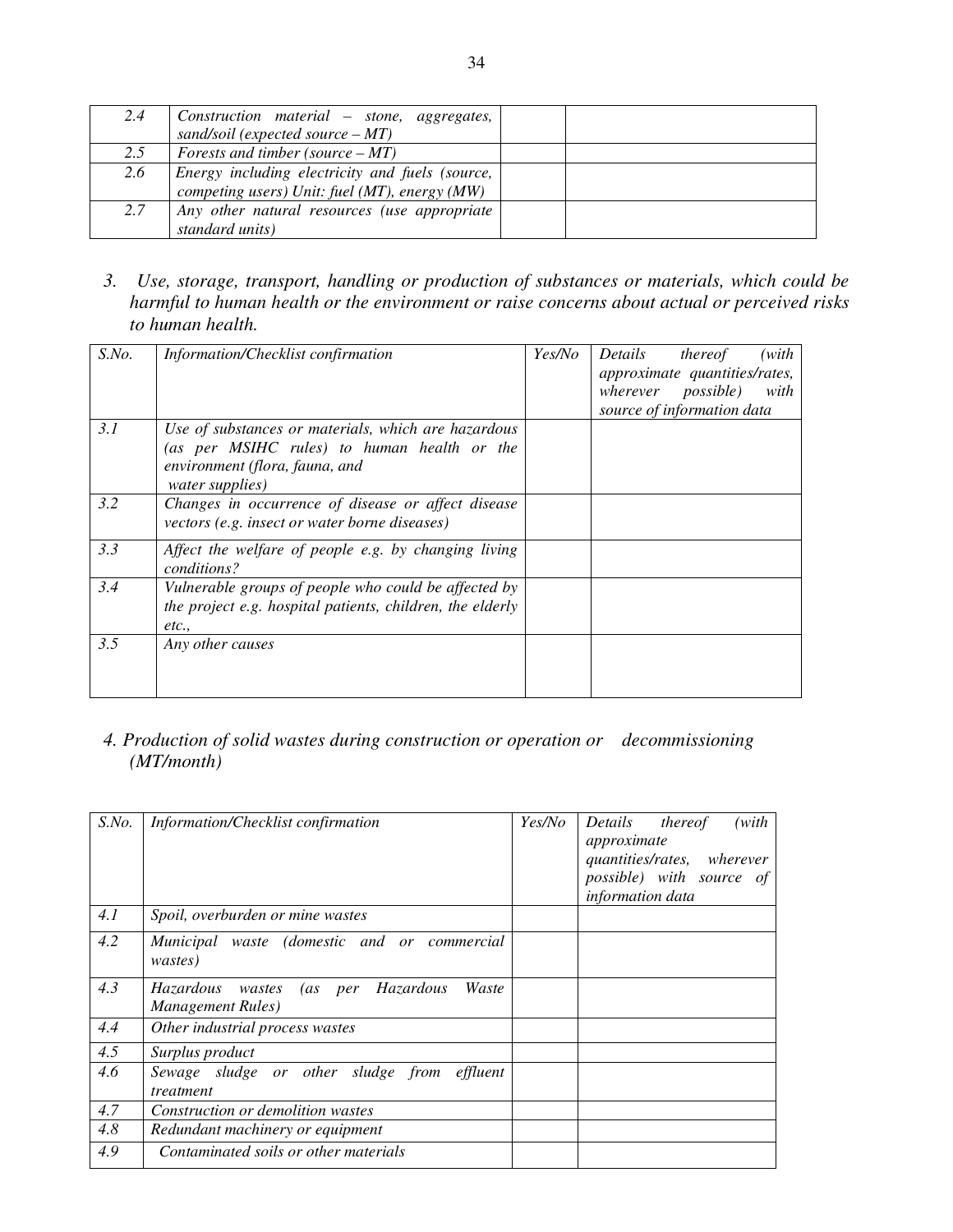| 4.10 | Agricultural wastes |  |
|------|---------------------|--|
| 4.11 | Other solid wastes  |  |

# *Release of pollutants or any hazardous, toxic or noxious substances to air (Kg/hr)*

| $S$ .No.         | Information/Checklist confirmation                                                              | Yes/No | (with)<br>Details<br>thereof<br>approximate quantities/rates,<br><i>possible</i> )<br>wherever<br>with<br>source of information data |
|------------------|-------------------------------------------------------------------------------------------------|--------|--------------------------------------------------------------------------------------------------------------------------------------|
| 5.1              | Emissions from combustion of fossil fuels from<br>stationary or mobile sources                  |        |                                                                                                                                      |
| 5.2              | <i>Emissions from production processes</i>                                                      |        |                                                                                                                                      |
| $\overline{5.3}$ | Emissions from materials handling including<br>storage<br>or transport                          |        |                                                                                                                                      |
| 5.4              | Emissions from construction activities including plant<br>and equipment                         |        |                                                                                                                                      |
| 5.5              | Dust or odours from handling of materials including<br>construction materials, sewage and waste |        |                                                                                                                                      |
| 5.6              | Emissions from incineration of waste                                                            |        |                                                                                                                                      |
| 5.7              | Emissions from burning of waste in open air (e.g. slash<br>materials, construction debris)      |        |                                                                                                                                      |
| 5.8              | Emissions from any other sources                                                                |        |                                                                                                                                      |

# *Generation of Noise and Vibration, and Emissions of Light and Heat:*

| $S$ .No.         | Information/Checklist confirmation           | Yes/No | (with)<br>Details<br>thereof<br>approximate quantities/rates,<br>wherever<br><i>possible</i> )<br>with<br>source of information data<br>with source of information<br>data |
|------------------|----------------------------------------------|--------|----------------------------------------------------------------------------------------------------------------------------------------------------------------------------|
| 6.1              | From operation of equipment e.g.<br>engines, |        |                                                                                                                                                                            |
|                  | ventilation plant, crushers                  |        |                                                                                                                                                                            |
| 6.2              | From industrial or similar processes         |        |                                                                                                                                                                            |
| 6.3              | From construction or demolition              |        |                                                                                                                                                                            |
| 6.4              | From blasting or piling                      |        |                                                                                                                                                                            |
| 6.5              | From construction or operational traffic     |        |                                                                                                                                                                            |
| 6.6              | From lighting or cooling systems             |        |                                                                                                                                                                            |
| $\overline{6.7}$ | From any other sources                       |        |                                                                                                                                                                            |

*7. Risks of contamination of land or water from releases of pollutants into the ground or into sewers, surface waters, groundwater, coastal waters or the sea:* 

| $S$ .No. | Information/Checklist confirmation                                                                         | <i>Yes/No</i> | Details  | thereof                       | (with |
|----------|------------------------------------------------------------------------------------------------------------|---------------|----------|-------------------------------|-------|
|          |                                                                                                            |               |          | approximate quantities/rates, |       |
|          |                                                                                                            |               | wherever | <i>possible</i> )             | with  |
|          |                                                                                                            |               |          | source of information data    |       |
| 7.1      | From handling, storage, use or spillage of hazardous<br>materials                                          |               |          |                               |       |
| 7.2      | From discharge of sewage or other effluents to water<br>or the land (expected mode and place of discharge) |               |          |                               |       |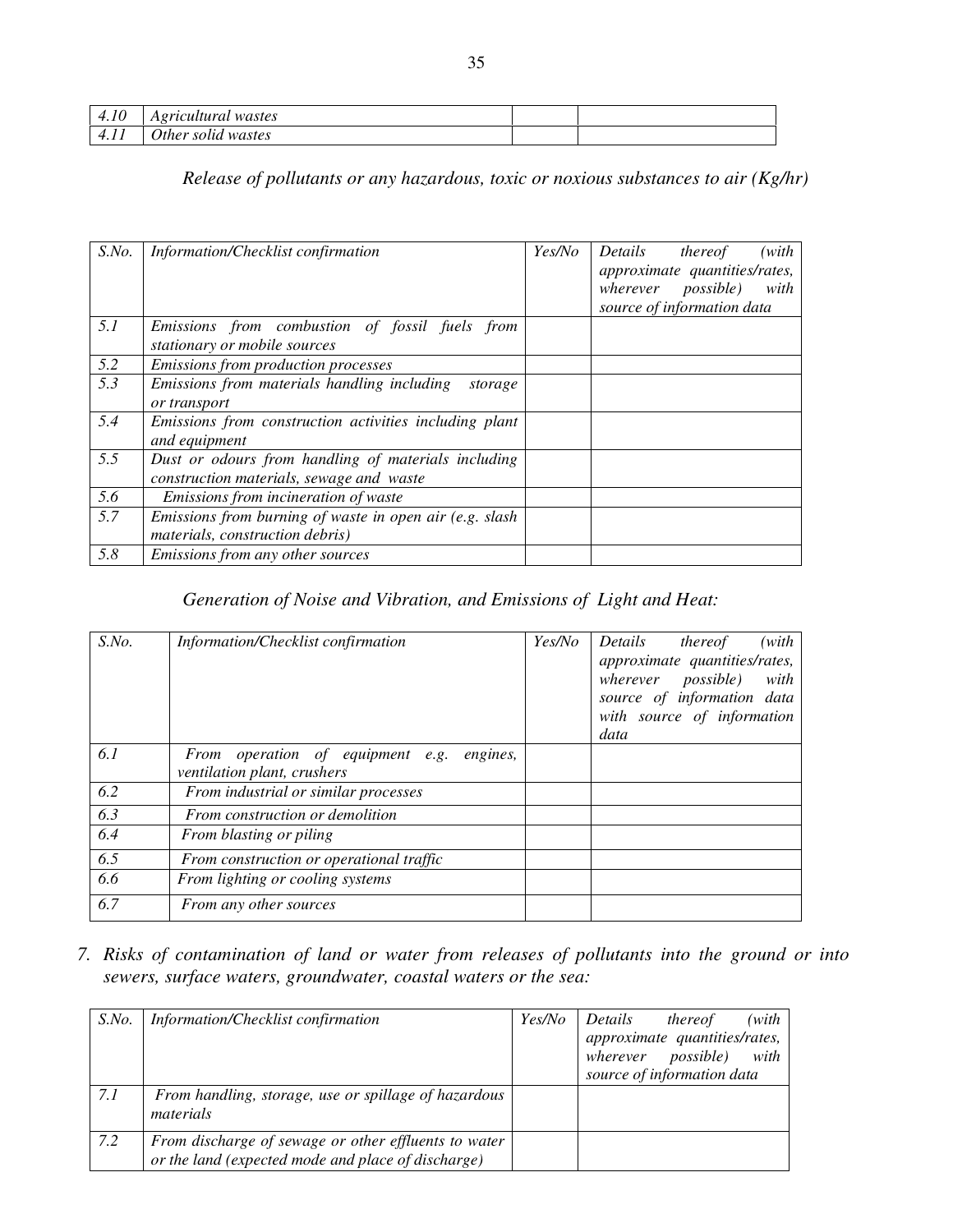| 7.3 | By deposition of pollutants emitted to air into the<br>land or into water                     |  |
|-----|-----------------------------------------------------------------------------------------------|--|
| 7.4 | From any other sources                                                                        |  |
| 7.5 | Is there a risk of long term build up of pollutants in<br>the environment from these sources? |  |

*8. Risk of accidents during construction or operation of the Project, which could affect human health or the environment* 

| $S$ .No. | Information/Checklist confirmation                                                                                                                       | Yes/No | Details<br>(with<br>thereof<br>approximate quantities/rates,<br><i>possible</i> )<br>wherever<br>with<br>source of information data |
|----------|----------------------------------------------------------------------------------------------------------------------------------------------------------|--------|-------------------------------------------------------------------------------------------------------------------------------------|
| 8.1      | From explosions, spillages, fires etc from storage,<br>handling, use or production of hazardous substances                                               |        |                                                                                                                                     |
| 8.2      | From any other causes                                                                                                                                    |        |                                                                                                                                     |
| 8.3      | Could the project be affected by natural disasters<br>causing environmental damage (e.g.,<br><i>floods,</i><br>earthquakes, landslides, cloudburst etc)? |        |                                                                                                                                     |

*9. Factors which should be considered (such as consequential development) which could lead to environmental effects or the potential for cumulative impacts with other existing or planned activities in the locality* 

| S. No. | Information/Checklist confirmation                                                                                                                                            | Yes/No | Details<br>thereof<br>(with<br>approximate quantities/rates,<br>wherever possible)<br>with<br>source of information data |
|--------|-------------------------------------------------------------------------------------------------------------------------------------------------------------------------------|--------|--------------------------------------------------------------------------------------------------------------------------|
| 9.1    | Lead to development of supporting.                                                                                                                                            |        |                                                                                                                          |
|        | lities, ancillary development or development<br>stimulated by the project which could have impact on<br>the environment $e.g.$ :                                              |        |                                                                                                                          |
|        | Supporting infrastructure (roads, power supply,<br>waste or waste water treatment, etc.)<br>housing development<br><i>extractive industries</i><br>supply industries<br>other |        |                                                                                                                          |
| 9.2    | Lead to after-use of the site, which could have an<br>impact on the environment                                                                                               |        |                                                                                                                          |
| 9.3    | Set a precedent for later developments                                                                                                                                        |        |                                                                                                                          |
| 9.4    | Have cumulative effects due to proximity to other<br>existing or planned projects with similar effects                                                                        |        |                                                                                                                          |

# *III. Environmental Sensitivity*

| $S$ .No. | Areas | Name/<br><i>Identity</i> | Aerial distance (within 15<br>km.     |
|----------|-------|--------------------------|---------------------------------------|
|          |       |                          | Proposed project location<br>boundary |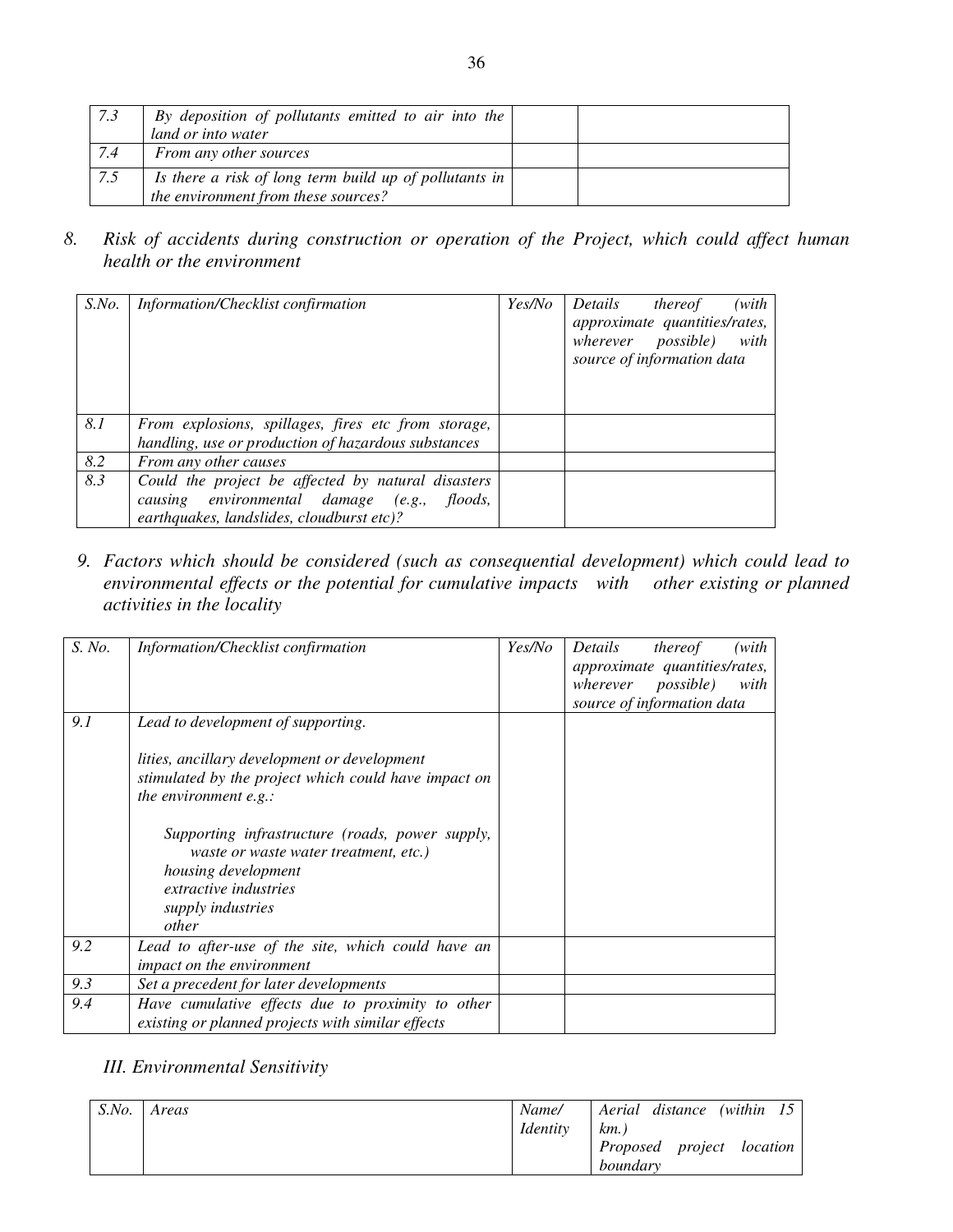| 1              | Areas protected under international conventions,                                                            |  |
|----------------|-------------------------------------------------------------------------------------------------------------|--|
|                | national or local legislation for their ecological,                                                         |  |
|                | landscape, cultural or other related value                                                                  |  |
| $\overline{2}$ | Areas which are important or sensitive for ecological                                                       |  |
|                | reasons - Wetlands, watercourses or other water                                                             |  |
|                | bodies, coastal zone, biospheres, mountains, forests                                                        |  |
| $\mathfrak{Z}$ | Areas used by protected, important or sensitive                                                             |  |
|                | species of flora or fauna for breeding, nesting,                                                            |  |
|                | foraging, resting, over wintering, migration                                                                |  |
| $\overline{4}$ | Inland, coastal, marine or underground waters                                                               |  |
| 5              | State, National boundaries                                                                                  |  |
| 6              | Routes or facilities used by the public for access                                                          |  |
|                | to recreation or other tourist, pilgrim areas                                                               |  |
| $\overline{7}$ | Defence installations                                                                                       |  |
|                |                                                                                                             |  |
| 8              | Densely populated or built-up area                                                                          |  |
| 9              | Areas occupied by sensitive man-made land uses                                                              |  |
|                | (hospitals, schools, places of worship, community                                                           |  |
|                | <i>facilities</i> )                                                                                         |  |
| 10             | Areas containing important, high quality or scarce                                                          |  |
|                | resources                                                                                                   |  |
|                | (ground water resources, surface resources, forestry,                                                       |  |
|                | agriculture, fisheries, tourism, minerals)                                                                  |  |
| 11             | subjected<br>pollution<br>already<br>Areas<br>to<br>or                                                      |  |
|                | environmental damage. (those where existing legal                                                           |  |
|                | environmental standards are exceeded)                                                                       |  |
| 12             | Areas susceptible to natural hazard which could                                                             |  |
|                |                                                                                                             |  |
|                | cause the project to present environmental problems                                                         |  |
|                | (earthquakes,<br>subsidence, landslides,<br>erosion.<br>flooding or extreme or adverse climatic conditions) |  |

*\*\*\*\**